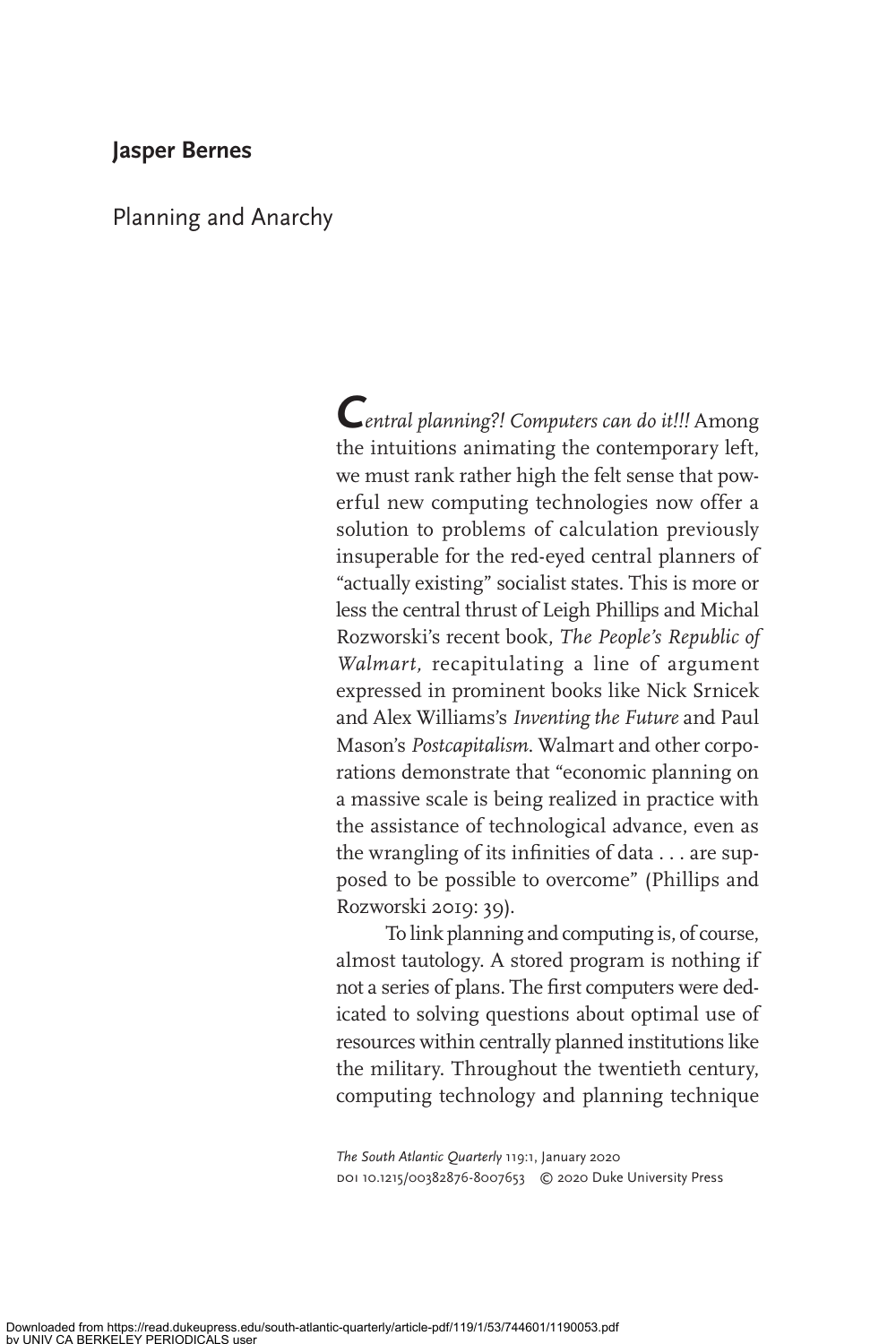developed hand in hand, nurtured by generous investment from the Department of Defense. In the decades immediately following World War II, much of this activity happened within the interdisciplinary space of cybernetics, linking the military and its technological programs to an array of private sector and civil-society initiatives. Cybernetics was popular with technocrats and corporate executives because it seemed to offer more efficient ways to plan, automating decision-making. But it appealed to left-wing planners because these newly efficient methods were also more democratic and less reliant on top-down decision making. A touchstone here is Stafford Beer's CyberSyn, built for Salvador Allende's socialist government, and offering planners of the nationalized economy real-time information about output (Medina 2014). More a rhetorical than a practical success, CyberSyn offers for many today a vision of a counterfactual history, in which egalitarian, computer-planned economies displaced the market. Since the heyday of cybernetics, however, computing and information technology has largely acted as helpmeet to a capitalism in which more and more aspects of social life have been turned over to the coordination of the market. This makes the shared fate of computing and planning harder to grasp. If you treat planning and the market as opposites, you may find it difficult to see the algorithms of Uber or Amazon as planning algorithms, though they definitely are.

Part of the problem has to do with what you mean by the term. Planning was central to Marx's own thought in particular and nineteenth-century socialism more broadly but always linked to a specifically emancipatory state of affairs. In Marx's writing, planning offers an alternative to the chaotic and wasteful coordination of human activity by markets, the anarchy of markets, but also an alternative to the direct, personal subordination of pre-capitalist social relations. Planning in and as communism renders social activity not only transparent, overcoming the mystifications of commodity fetishism, but tractable as well: "The veil is not removed from the countenance of the social life process," writes Marx, in his famous remarks on "commodity fetishism" in *Capital* "until it becomes production by freely associated men, and stands under their conscious and planned control" (Marx 1992: 173). Already some sort of distinction is necessary, since the planning of a military quartermaster resembles the planning in Marx's vision not at all, offering to the broad mass of people involved—soldiers in this case—neither transparency nor tractability. Judged by such standards, today's planning by algorithm offers up a coordination of human activity arguably as opaque and intractable as that of the market. In Marx's presentation, planning answers both epistemological and practical questions at once: it allows you both to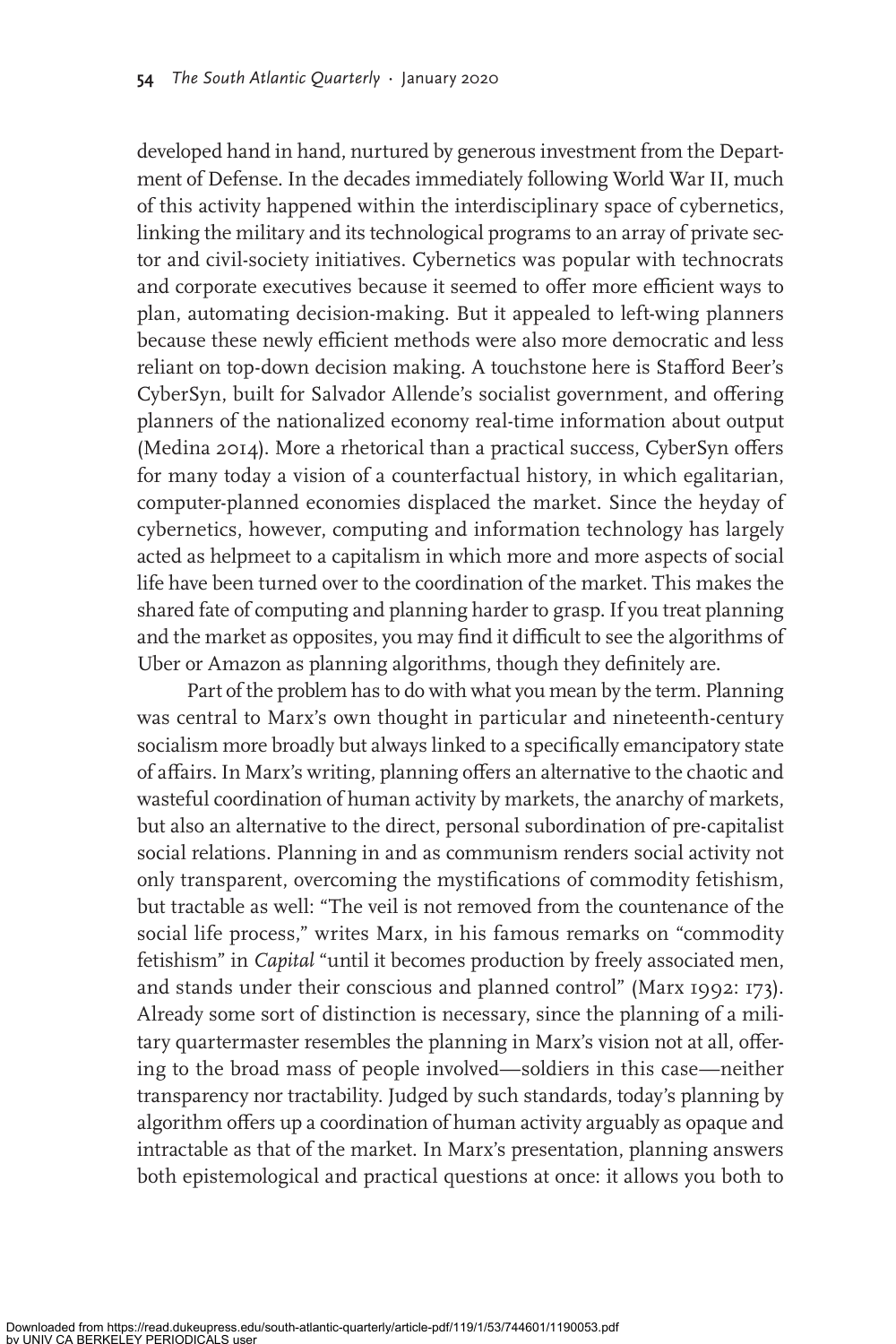know and to do, to see and control. But this does not mean that transparency (removal of the commodity veil) automatically implies tractability nor viceversa. As we will see, many of the false promises and confusions of cybernetic planning at present descend from a conflation of questions of knowledge with questions of practical control.

Planning as conducted in so-called actually existing socialist countries was often both opaque and inefficient, plagued by an anarchy as great as the market's. Planners lacked knowledge about the location of resources as well as their relative values but, perhaps more importantly, they had no clear mechanism for reallocating these resources (Ticktin 1992; Filtzer 1986). Much debate and discussion about planning has focused on the "socialist calculation problem" but by so doing misses the point: problems with calculation are only the beginning.<sup>1</sup> Beneath problems of calculation lay much deeper organizational issues. At stake in planning is not simply the question of whether or not all resources and all needs can be recorded and measured in terms of labor time or some other numeric marker, not simply the transparency of that data or its legibility in terms of a single measure. The more important question is about control—whether and how that measure can *effect changes* in the distribution of those resources in order to satisfy those evolving needs. Inasmuch as humans are involved, this is not only a technical problem to be solved by mathematical formula and computation algorithm but a political one to be solved by class struggle.

# **From Calculation to Control**

Mid-century microeconomics was vexed by the question of "socialist calculation." No less a central figure than Friedrich Hayek set as his primary polemical task the demonstration that such calculation was impossible (Hayek 1935: 207–13; 1945). Léon Walras's late-nineteenth-century formulation of general equilibrium theory, so central to the work of later economies, had described the functioning of the market by way of the metaphorical figure of the crier or auctioneer, who matched supply and demand through a process of trial and error (*tâtonnement*) (Walras 2010). The implicit idea that a single entity might possess all the information necessary for trial-and-error matching was, perhaps unsurprisingly, latched onto by socialists like Oskar Lange who, in responding to anti- and pro-capitalist critics of central planning, literalized the figure of the Walrasian "auctioneer" (Lange 1938: 72–90). Hayek's ingenious challenge to this approach focused not on the possibility of calculation as such but the difficulty of accurately collecting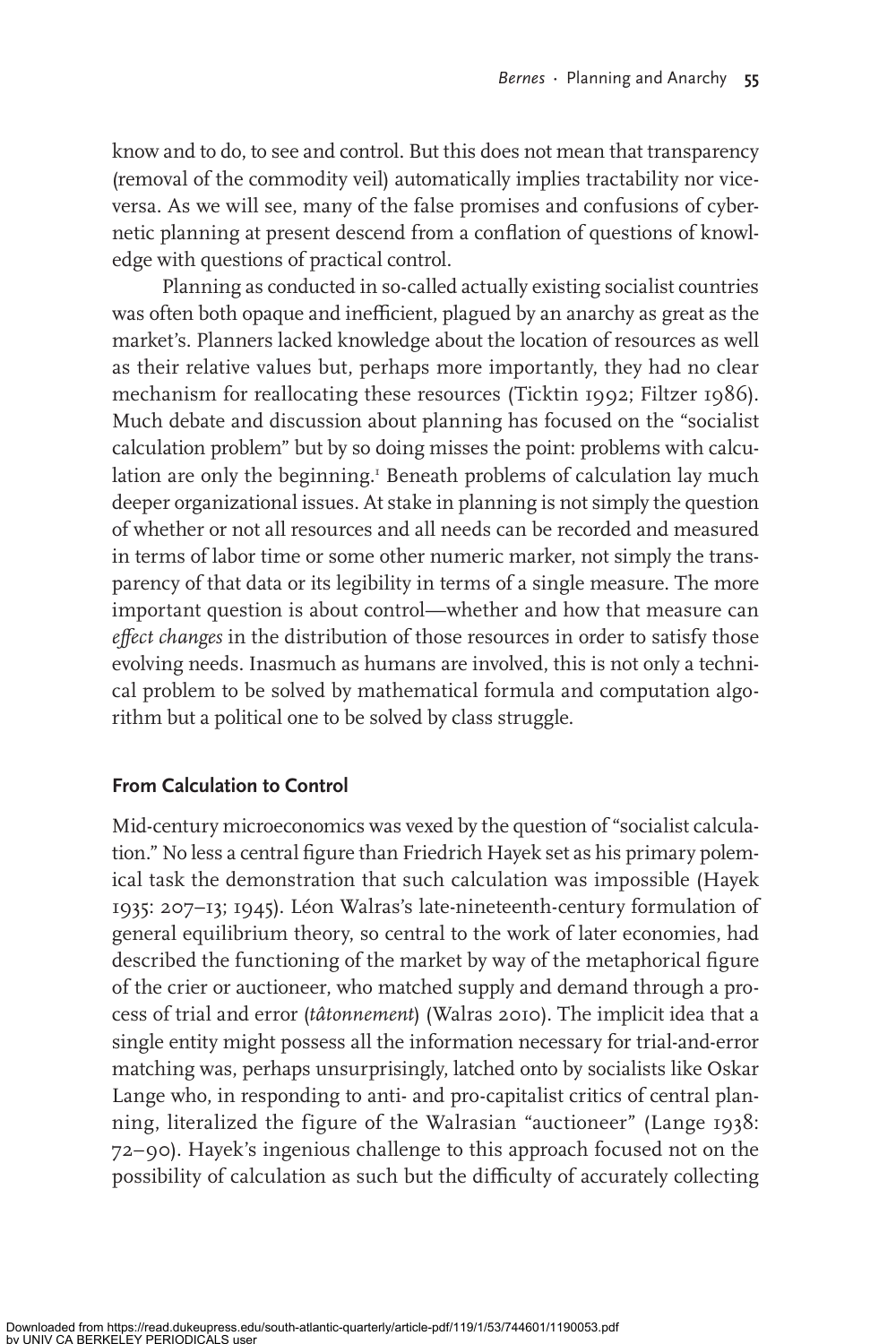and centralizing the data upon which those calculations could be performed. Money was, for Hayek, an exceedingly sensitive, nearly mystical instrument, inasmuch as it allowed price signals to serve as minimal and universally intelligible indices of underlying changes in productivity or supply and demand which could only be gathered by a central repository with great dif ficulty, and which might, to be intelligible, require very local and embedded forms of understanding. In one case, the increase in the price of a particular commodity—Hayek gives the example of tin—reflects a new industrial application that has generated new demand; in another, it results from the exhaustion of supply in nearby mines. But such knowledge is not necessary for everyone everywhere. All that prospective purchasers of tin need to know is that underlying conditions of supply and demand for resources and labor have changed. Price allows everyone to know what they need to know without presupposing that anyone know everything.

In Hayek's time, it seemed difficult and perhaps impossible to gather and transmit accurate information about actual quantities of raw, intermediate, unfinished, and finished goods at every economic location. Harder still would be using that information to calculate relative prices or determine the optimal future distribution of those resources, by examining *potential* quantities of such goods. The information technology of 1940 was certainly not up to such a task, and instead Lange and Lerner's system involved approximate, or "trial" prices, which planners could use to test the real relative values of the goods in question, much the same way a weather balloon might be used to test the direction of the wind. Today, eighty years later, advocates of central planning use Hayek's argument contra Hayek and suggest that we are finally approaching the point where such calculations *can* be performed by high-powered computers using the most advanced algorithmic techniques. More importantly, advocates of central planning suggest that the logistics revolution, with its technologies for inventory control and management, has demonstrated the capacity for real-time monitoring of quantities of goods in production and circulation. The strongest part of Hayek's argument was that the "man on the spot" knew things about output that couldn't be abstracted from an embodied engagement with local, technical systems (Hayek 1945: 521–22). Perhaps, the would-be algorithmic descendants of Lange and Lerner suggest, we have now entered the age in which circuits and sensors could know as much as or more than the workers on site.

Hayek's best-known essay on the subject, "The Use of Knowledge in Society," has always been striking for the way it shares elements with the discourse of cybernetics as it was then developing (Hayek 1945). He describes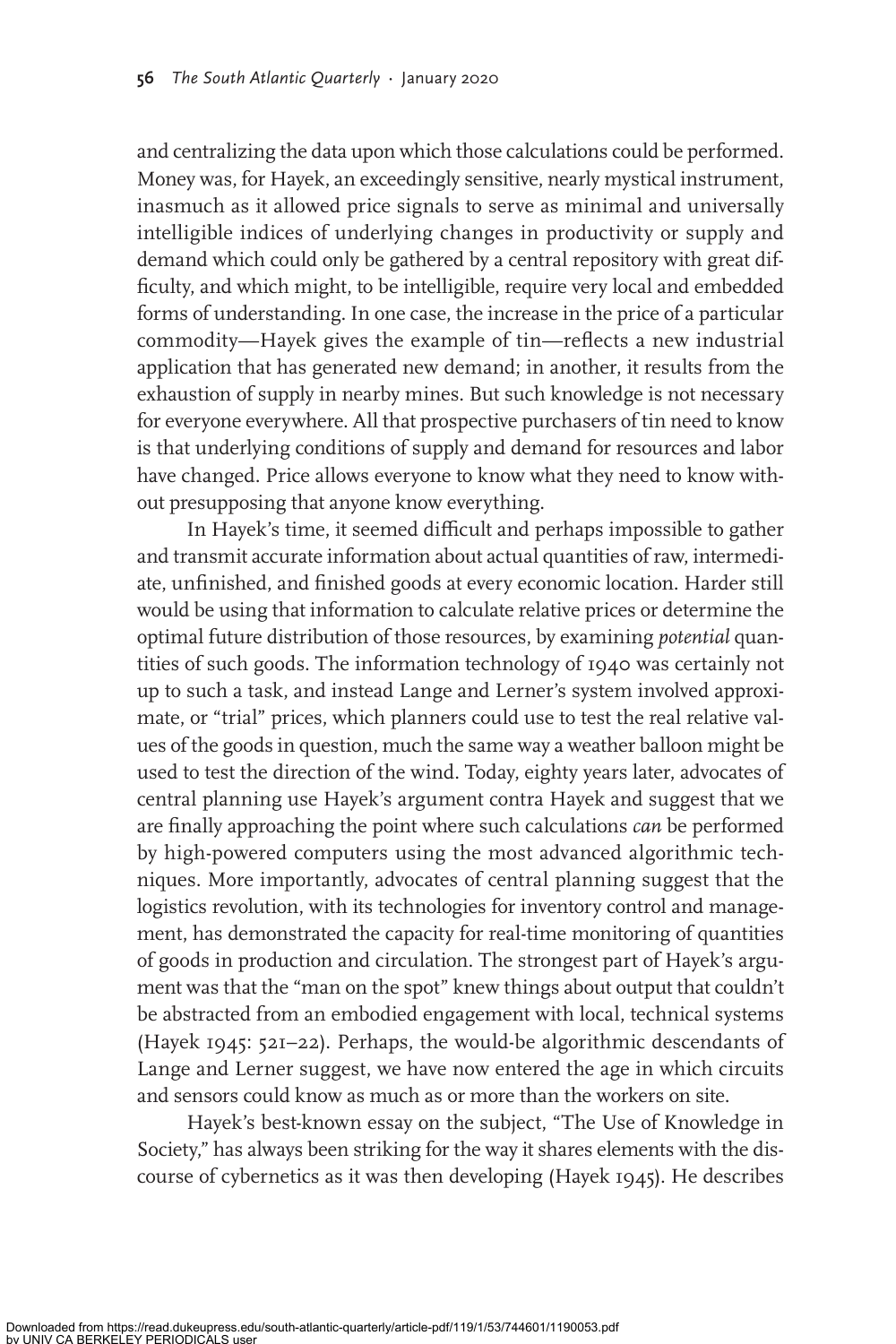the price mechanism as "a system of telecommunications which enables individual producers to watch merely the movement of a few pointers, as an engineer might watch the hands of a few dials," anticipating some of the elements of the mathematical theory of communication Claude Shannon and Warren Weaver were developing (Shannon 1948; Hayek 1945: 527). To summarize in the most brutal way, cybernetics postulated a theory of self-directed or purposive entities so general that it was meant to encompass animals, humans, machines, organizations, and even entire economies. In order to qualify as purposive and self-regulating in the very simple sense of cybernetics, an entity must possess three capacities: it must have a sensor or receptor, by which it receives information, an effector, by which it can act on the world (or itself), and some calculative or mediating mechanism, a processor, which translates signals received into actions undertaken; limbs, eyes and ears, brain.<sup>2</sup> Inasmuch as actions undertaken produce new signals that, in turn, produce new actions, we can see such an entity as acting on itself, as self-organizing and self-regulating, giving "the appearance of purposefulness in a system which is not purposefully constructed" (Wiener 1954: 38). This is the origin of the term feedback, or what Norbert Wiener describes, helpfully, as "circular causality": the effects of action *feed back* information to the actor and, as such, produce more action, so that the actor can be said to be acting on itself. For cybernetics, control and communication, transparency and tractability, are one and the same, since signals received immediately get translated into action, producing more signals, and so on and so forth. To draw out the cybernetic lines of Hayek's description of the "price system" in terms of telecommunication, we might say that, in capitalism, money is both sensor and effector, at least inasmuch as we assume competitive markets and profit-seeking actors. As sensor, money measures the value of various goods, registering what interpreters of Hayek's remarks on price as telecommunications have come to call "price signals." These received signals, then, motivate the behavior of various capitalists. In cybernetic terms, the signal is processed and actions effected. If the price of a good is very high relative to component goods, capitalists will move into that line of production, ramping up supply. Or, if they are producers that depend upon the good as an input, they will work harder to economize on it, or use a new production technique that foregoes it altogether. In both cases, capitalists will adjust their prices in order to capture more market share or avoid being undersold, leading to a new price signal and new actions and so on and so forth. The result is economic coordination that, while it is often indifferent to the true needs of humans, adjusts supply to meet effective demand and moves resources (including labor) into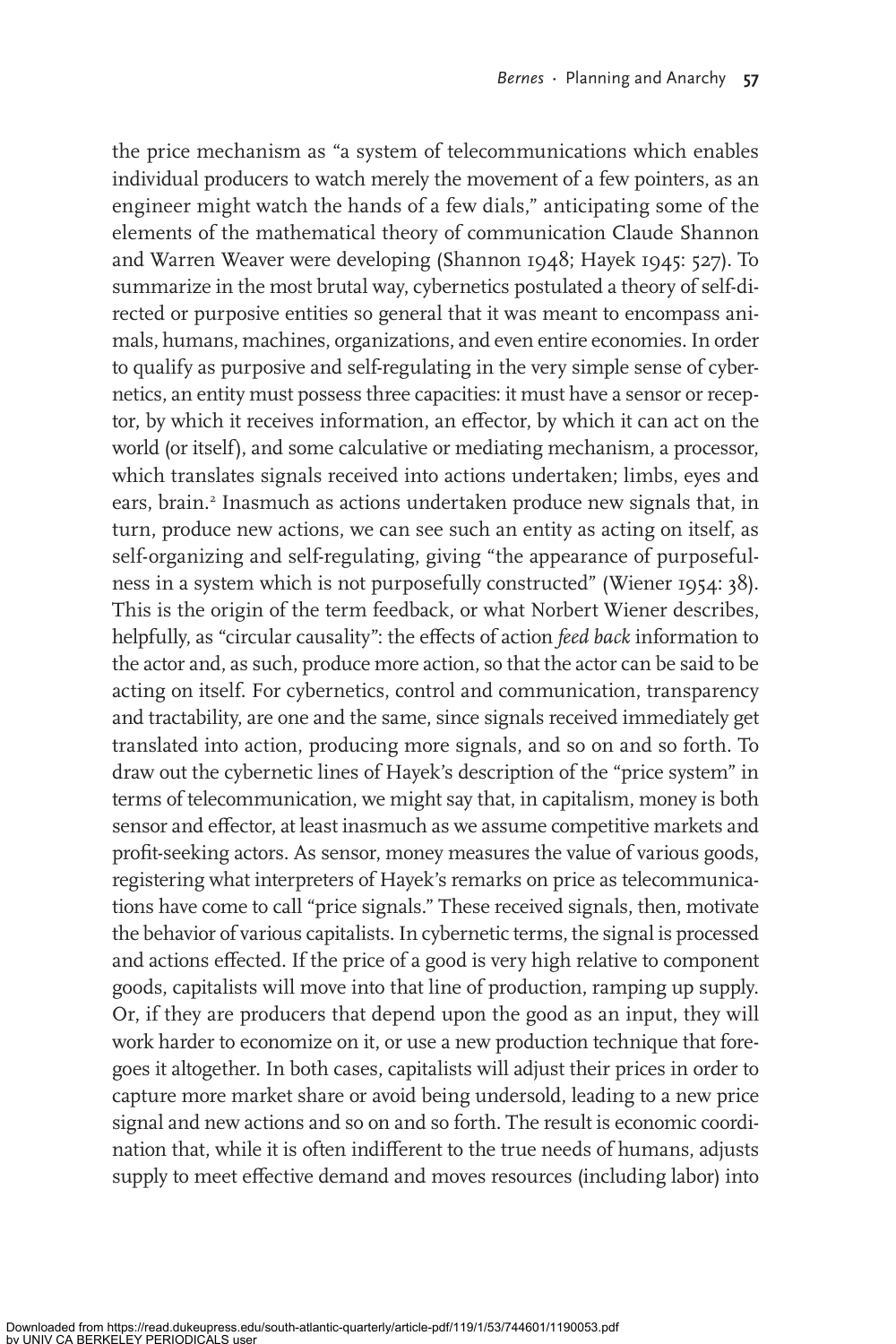the lines of production where it is needed—for the purposes of profit if not human flourishing—selecting the most productive and therefore profitable technique. This occurs without any single person making macroeconomic decisions; it takes place "behind the backs of producers" and, indeed, no single producer is capable of altering the course of such development, dependent as they are upon distributed decision-making.

Central planning in actually existing socialism, by comparison, was broken at every level. It was a machine that didn't work. The assumption on both sides of the calculation debate is that this was primarily a problem with measurement and calculation rather than, as intimated above, a problem with control. In cybernetic terms, the machine had bad sensors and a bad processor, incapable of measuring the relative value of goods or even knowing how much was being produced and where. While this is certainly true, the severest defects of actually existing central planning were on the side of its figurative effectors. Planners had no reliable way to act on the information they possessed, no way to distribute and reallocate resources based on the needs of productive units and consumers. As Donald Filtzer makes clear in his excellent book *Soviet Workers and Stalinist Industrialization*, in the USSR the managers responsible for carrying out the plan set by high-level administration had nothing that could replace the labor discipline of the wage and ensure compliance at the worksite. Though people were required to work in order to earn money to survive, they could not, as in capitalism, simply be cut loose and left to their own devices if they turned out to be bad workers:

Deprived of any means to defend their interests collectively, the labour shortage and the subsequent breakdown of the traditional labour market, in particular the disappearance of the threat of unemployment, placed the workers in a position to appropriate considerable control over the individual labour process, most notably their work speed, how they organized their work, and the quality of the products they produced or the operations they performed. (Filtzer 1986: 256)

Labor was both right and duty and, as a result, Soviet factories were labor-wasting rather than labor-saving. Productivity slumped, the factories churned out defective goods, and managers found it impossible to meet the targets established by the plan. For downstream producers, this meant they didn't have the resources they needed to meet targets, even if they were able to solve other problems, leading them to hoard and stockpile resources in anticipation of shortages. The overall result was that planners had little hope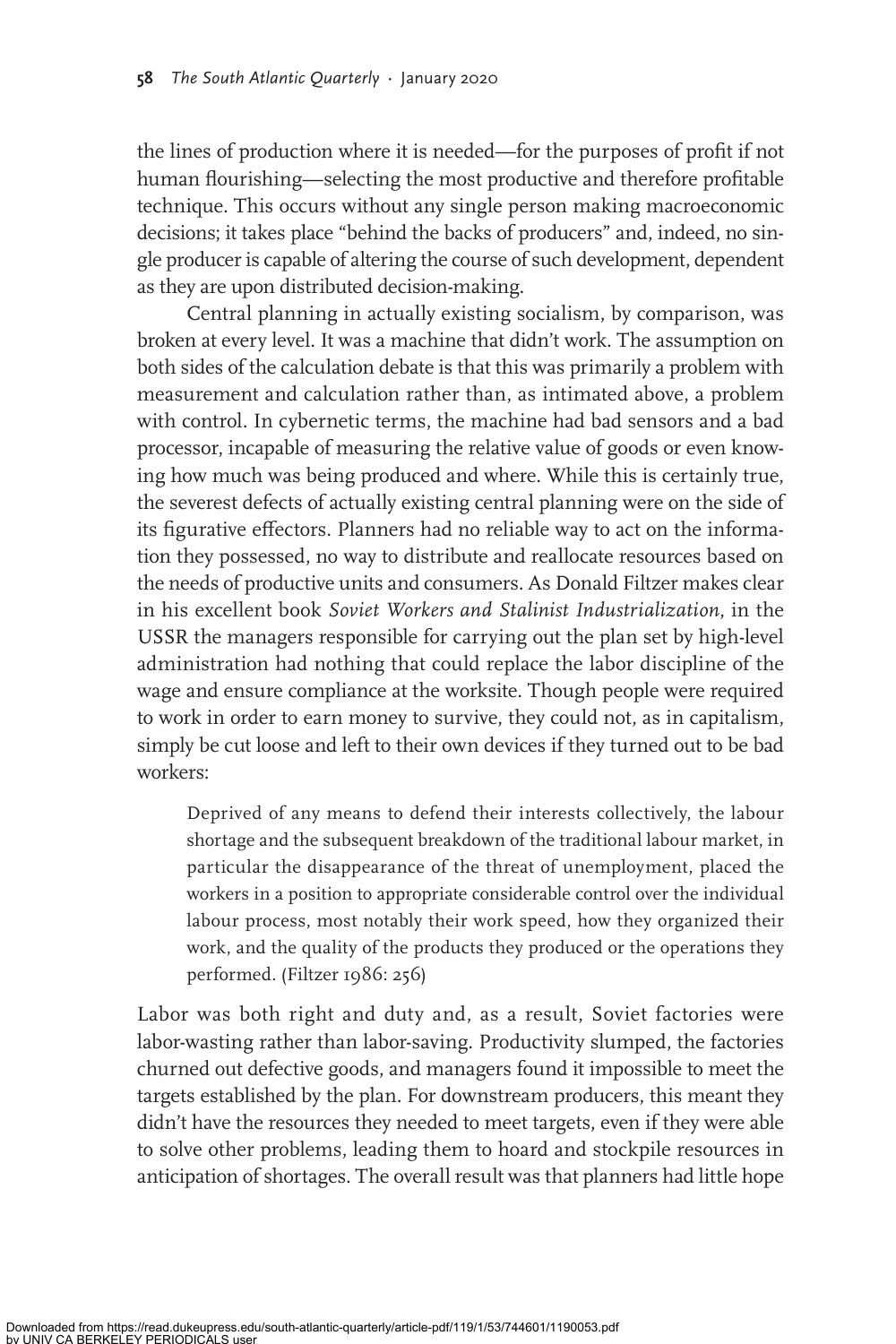of getting managers to allocate resources along the lines of the plan. In capitalism, the distribution of resources is effected by the survival-oriented behavior of workers and the profit-seeking behavior of capitalists. Actually existing socialism had no such mechanisms. In an article based on Filtzer and Ticktin, Chris Arthur describes the Soviet economy as a "clock without a spring" (Arthur 2002). In the years following the revolution, Arthur argues, the Bolsheviks borrowed from capitalism its physical infrastructure, the factory, while stripping out capitalist mechanisms for distribution of resources—price, wage, profit, competition—effectively removing capitalism's motor, leaving the planners to attempt to turn its gears through the application of violence and crude structures of incentive. For Arthur, form and content are inseparable. The factory is the *materialization* of the "law of value," its physical shape congruent with the form of value, and so one can no more expect to install a new motor at its heart than one can expect to plug a watch into an electric outlet once one has removed the spring. Some commentators have wrongly concluded that persistence of the husk of value meant that the law of value still operated in the USSR (Dauvé and Martin 2015: III-28). But what the USSR offered through planning was not "state capitalism," as some have supposed, but a poor mimesis of capitalism, attempting to reproduce some of its features, such as growth, while stripping away essential elements of profit-driven production for the market.

The main takeaway from Filtzer and Arthur is that one cannot separate planning from the question of command, control, and decision. Advocates of central planning in the Marxian tradition will often quote Auguste Comte's claim, famously repeated by Friedrich Engels, that in a rational society, there will be no need for the "government of men," only the "administration of things."3 But inasmuch as people are involved in producing things, and inasmuch as those things have as their final end the satisfactions of the needs and desires of people, one cannot so easily separate the administration of things and the administration of people. The USSR had a broken system for administering people, and did so irrationally, relying on violence, and often gratuitous violence, to move the levers of a machinery inherited from capitalism. But perhaps many rational versions of such administration would seem antithetical to emancipatory goals? Would we even want the USSR to be fixed on the terms it set for itself? Would we want a situation where, as fulfillers of the plan, people were simply told where to go, what to do, how to do it? Would such command and control not produce resistance? How would that be handled without betrayal of the aspirations and ideals of a revolutionary project?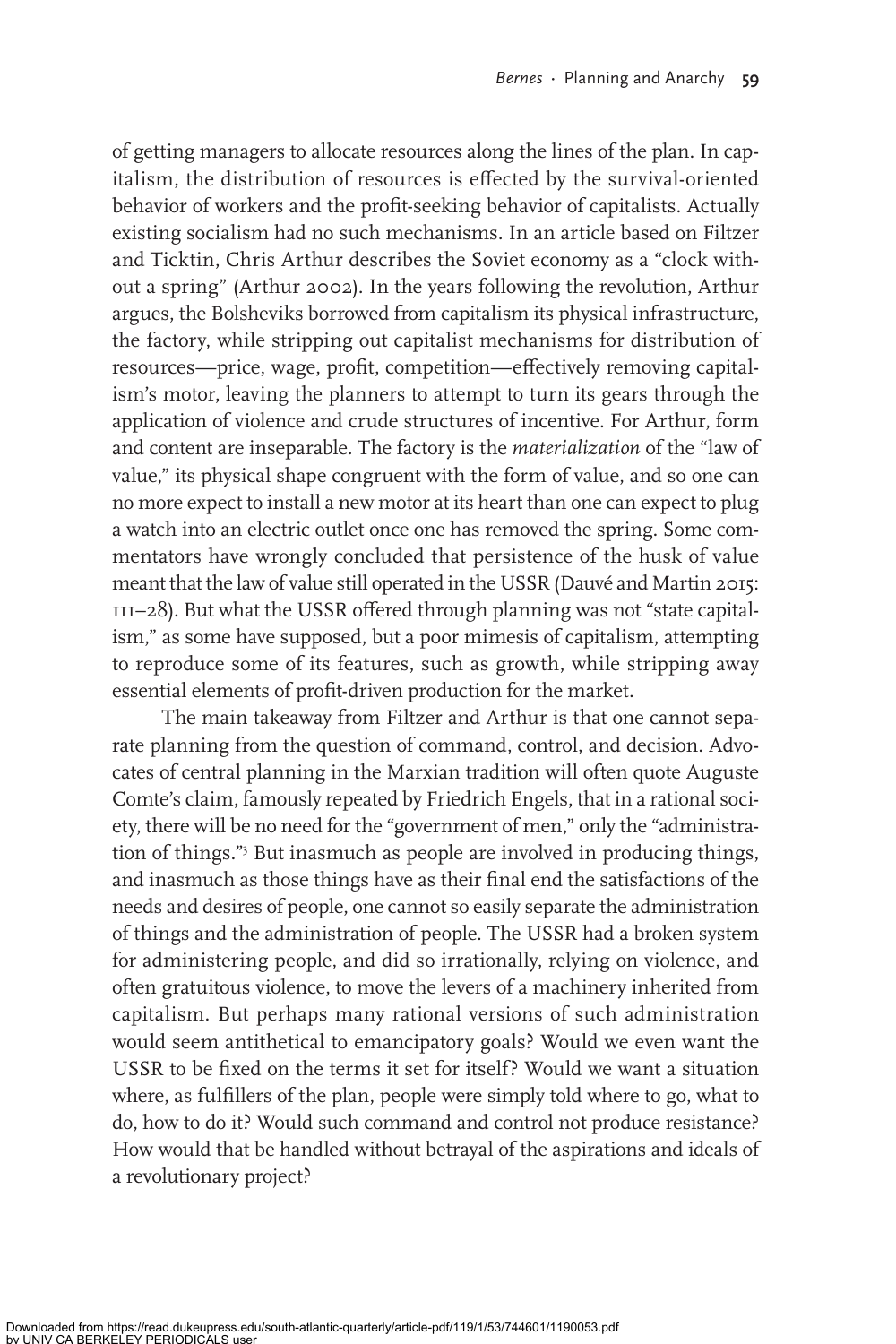### **The Government of Men by Machines**

Our historical moment has brought such questions to the fore. While the USSR had no functional way to replace money, value, markets, and profits as a system for allocating resources, it's possible that today we do have such mechanisms. But would that be desirable, or would it simply reproduce much of what we find intolerable about capitalism and class society more broadly? Media theorists and writers for publications such as the *Guardian* and the *Financial Times* have begun to talk about what they call Google Gosplan or Gosplan 2.0, where the big "platforms" such as Google, Amazon, Facebook, and Apple will have grown so large that their internal algorithmic calculations could come to function as proxies for price system. (Gosplan was the USSR's central planning body). For Izabella Kaminska of the *Financial Times*'s Alphaville Blog, the term is meant to indicate the ways in which these platforms reproduce the inefficiencies and distortions of the Soviet economy (Kaminska 2016). In her Hayekian account, platforms have vitiated the price signal, as these providers now routinely give away services for free in exchange for valuable, but unpriced, user information. In subsidizing services to gain proprietary information, they compromise the public information contained in the price signal. As such, supply and demand under changing conditions of productivity no longer regulate the allocation of investment, as evidenced by the mountains of wealth plowed into Silicon Valley companies without demonstrable revenue sources. "We are reverting to a world," writes Kaminska, "where a technocratic elite makes economic planning and allocation decisions based on their subjective interpretations of personal behaviours, status, and privilege, who it's fair to overprice and who it's fair to subsidise, rather than clearcut at cost price signals from the market."

Citing Kaminska's work in the pages of the *Guardian,* Evgeny Morozv describes the situation as a Silicon Valley feudalism, speculating that platforms like Google will "eventually run the basic infrastructure on which the world functions," charging rents the way that lords and kings once did (Morozov 2016). But there's no reason, in his view, why this infrastructure couldn't be used for "another Gosplan 2.0 . . . one that uses all those sensors, algorithms, databases and real-time co-ordination in order to offer public services that function outside the price system itself." The problem with Google's Gosplan is not calculation itself, for Morozov, "but that all its optimisation efforts aim to satisfy one goal: profit maximization" (Morozov 2016).

This is perhaps a reasonable conclusion for readers of Kaminska, since her analysis follows from the fact that platforms such as Google privatize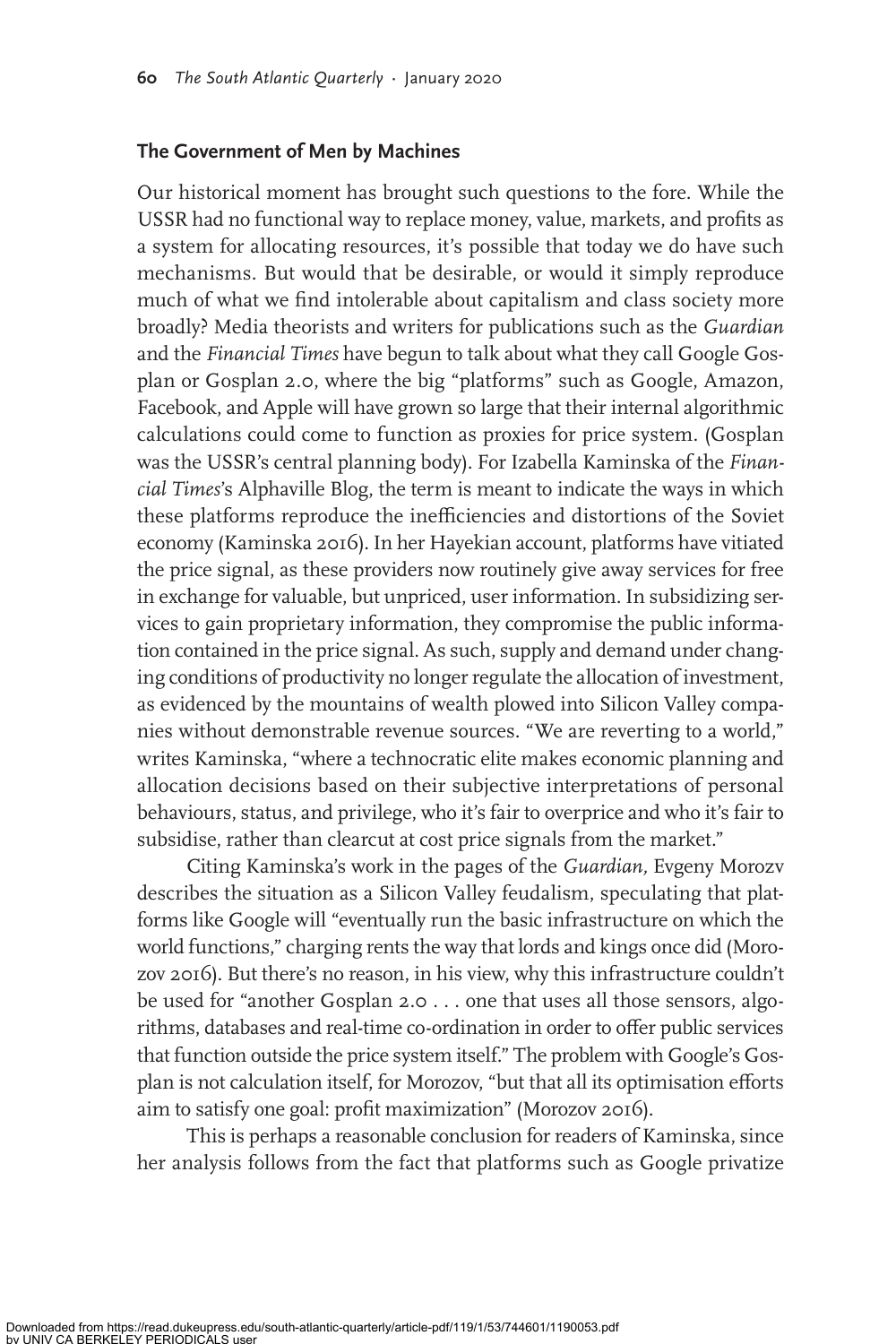information. The assumption here is that the information necessary for adequate calculation is available, but privatized. The big platforms turn that information into proprietary products and therefore weaken the price signal, now a commodity rather than a freely distributed index of commodities. If it were shared freely, the results might be very different. Benjamin Bratton, whose book *The Stack* devotes dozens of pages to the notion of platform as planning, draws similar conclusions, linking the current organization of these information companies to the long history of socialist calculation, describing "our beloved and feared Google Gosplan" as a "descendant flower from the rubble of communism" (Bratton 2016: 332). Bratton thinks that these platforms might solve not only the socialist calculation problem but also the capitalist calculation problem, producing a form of "synthetic catallaxy"—this is Hayek's term for the miraculous, decentralized coordination of the price system—and adequately pricing those long-term costs typically treated by capitalism as "externalities" (Hayek 2012: 269). In Google Gosplan, Bratton sees "a mechanism of projection, response, optimization, automation, not to mention valuation and accounting, beholden neither to market idiocracy nor dim bureaucratic inertia, but to the appetite and expression of a curated algorithmic phyla and its motivated *Users*" (Bratton 2016: 333). As with so many of the projections we've encountered, Bratton focuses almost exclusively on the question of measure and representation and very little on the question of control. Google Gosplan, as platform-of-platforms, is discussed as part of the "address layer" of the contemporary informatic stack, part of a horizon of "deep address" in which "objects and events" are registered and recorded "with a granularity that far surpasses the scales at which humans perceive physical space and duration," allowing for the unbundling of assets and debts lumped together by capital, the tracing of the tiniest velleities and desiderata (Bratton 2016: 334). But once again, this conflates problems of planning with problems of measurement and registration, conflates the government of men with the administration of things.

To optimize, as Bratton suggests Google Gosplan might do, requires not only the calculation of potential uses for given resources and not only the power to shift those resources (labor and intermediate goods) from one line of production to another. It also requires a decision about *what* one wants to optimize. Is it profit? Or value-added? Or productivity? Or some synthetic measure of human welfare? What is the relationship between these variables and the actual well-being of participants, who will of course have distinct needs and desires? The answers in the socialist calculation literature are very thin indeed, and most avoid such questions altogether. The problem is that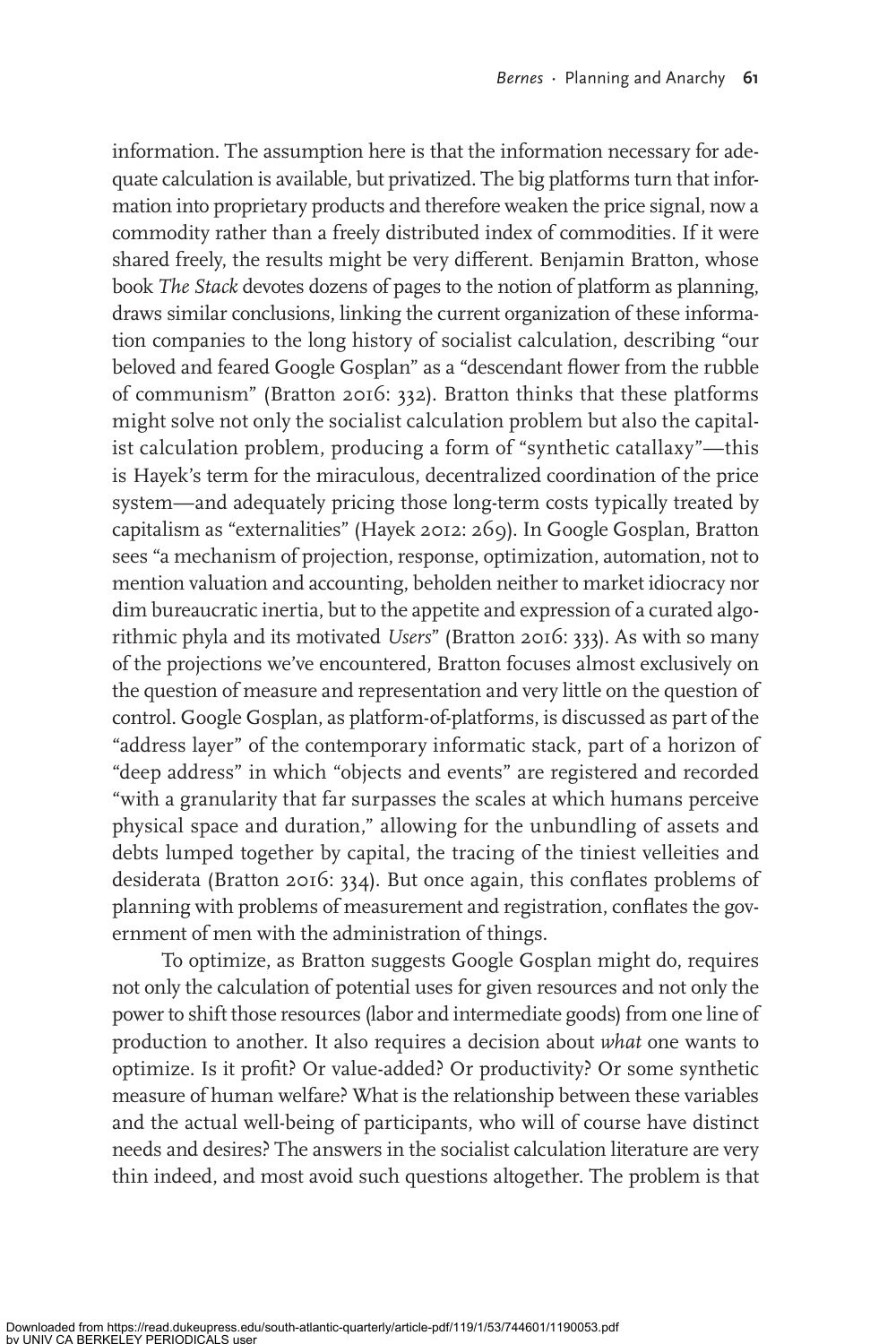the calculation at stake in the socialist calculation debate refers to a number of distinct operations. Sometimes, the debate revolves around whether or not one might calculate the value of every commodity in an economy, according to a given standard, such as hours of labor or barrels of oil. If there are twenty million different types of commodities, then for such a calculation one will need a matrix that is twenty million rows by twenty million columns, detailing the units of any commodity (gasoline, for example) needed to produce a unit of any other commodity (a particular model of truck). This is called an input-output matrix. At present, the platforms that Kaminska, Morozov, and Bratton describe do not collect this information. Amazon has no information about how much time or electricity it takes to produce the items it stocks; as Hayek makes clear, such information is superfluous-all Amazon needs to know, as a capitalist firm, is the cost price. As to whether these platforms could be adapted, it is more than uncertain whether technology exists for automatic recording and aggregation of information necessary, avoiding the problems of self-reporting. In recent years, corporations have vastly increased their ability to surveil workers and measure individual contributions to output, but there is much that is hard to measure, especially in the service sector environment where output is poorly defined in physical terms. Perhaps needless to say, we anticapitalists hasten the growth of these technologies at our own peril. In any case, even if such capacities for measurement and surveillance did exist, we are still talking only about a pure question of calculation and not control, a way of valuing all resources in terms of a single ratio, labor per commodity, and not a way to coordinate and determine labor activity.

From this ratio, other calculations may proceed, but not straightforwardly. For example, though it is a simple enough matter to calculate, given a certain level of demand for gasoline, how much of every other commodity one would need to produce, how does one register demand when it isn't simply "given"? When it comes to "optimization," an altogether different calculation is required. To optimize means to compare different input-output matrices, corresponding to different production technologies, with an eye toward maximizing or minimizing a particular value—profits, wages, steel, CO<sub>2</sub> emissions, etc. Leaving aside the question of what value one chooses, comparing these technologies is no simple matter, unless one assumes, entirely unreasonably, that the coefficients of each matrix will stay the same as production outputs are ramped up or decreased. In the real world, unfortunately, electricity use decreases as one scales up production, for example. While it may be easy enough to plug in numbers for those coefficients today, asking what if is harder, though perhaps approximable with very powerful computer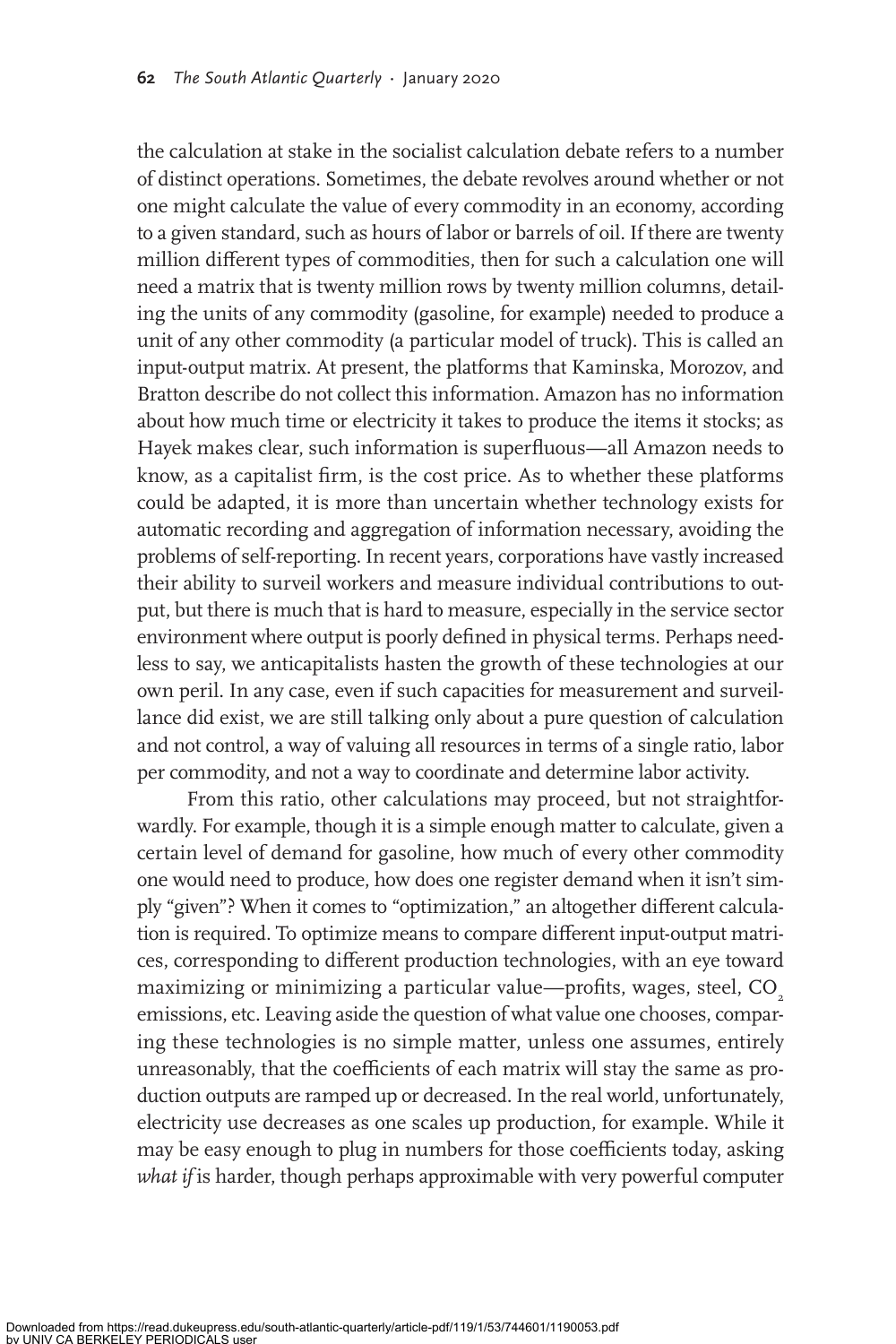simulations. There is still debate over the tractability of some of the above problems, as well as debate over whether the relevant information can be collected. With what granularity, for example, would one need to distinguish between commodities? If one need only catalog the vast range of commodity brands and types now produced, then it is arguably within range of today's supercomputers. But if a commodity in a different location is essentially a different commodity—as Cosma Shalizi suggests—then the problem may be, in fact, quite beyond available processing power (Shalizi 2012).

But even if the processing power exists, that is hardly the real limit. Optimizing or responding to consumer demand is not a matter of measurement pure and simple but rather a matter of evaluating and then acting on potential courses of action. To optimize or adjust production involves decisions to reallocate people and resources, decisions that cannot be simply accomplished by algorithm, or derived from given data. How is demand determined? Who decides what counts as an optimum, given that producing more stuff in the abstract is not necessarily a good if that "more" is all Styrofoam packing peanuts? There is as yet no serious proposal that eliminates both sovereign decision and market mechanism from central planning through a direct registration of preferences, since there is no avoiding a decision about which preferences to privilege. In other words, at some point, the preferences of the planners themselves must become operative.

In their detailed proposal for a cybernetic socialism, Paul Cockshott and Alan Cottrell punt with regard to the question of demand, and argue that prices will need to rise and fall in order to accurately gauge and adjust demand relative to supply, just as happens in capitalism (Cockshott and Cottrell 1993: 103–10). Theirs is a more or less classically socialist program with a fully socialized, public-ownership economy in which goods are distributed directly between producers. Exchange only happens with consumer goods, for which workers are given a mass of labor tokens equivalent to their contribution of labor in hours. Typically, goods would be priced according to the average hours of labor they took to produce. In cases of weak or excessive demand, however, Cockshott and Cottrell argue that prices should be adjusted upward or downward by the planners in order to stem or spur demand and, in turn, measure how much supply should be increased or decreased. This assumes, problematically, that the demand for these goods will be "elastic"—in other words, that people will respond to increases in prices by consuming less and to decreases by consuming more (which is not true, for example, with many goods). It also unfairly burdens people who happen to have specific needs—for insulin, perhaps, or eyeglasses.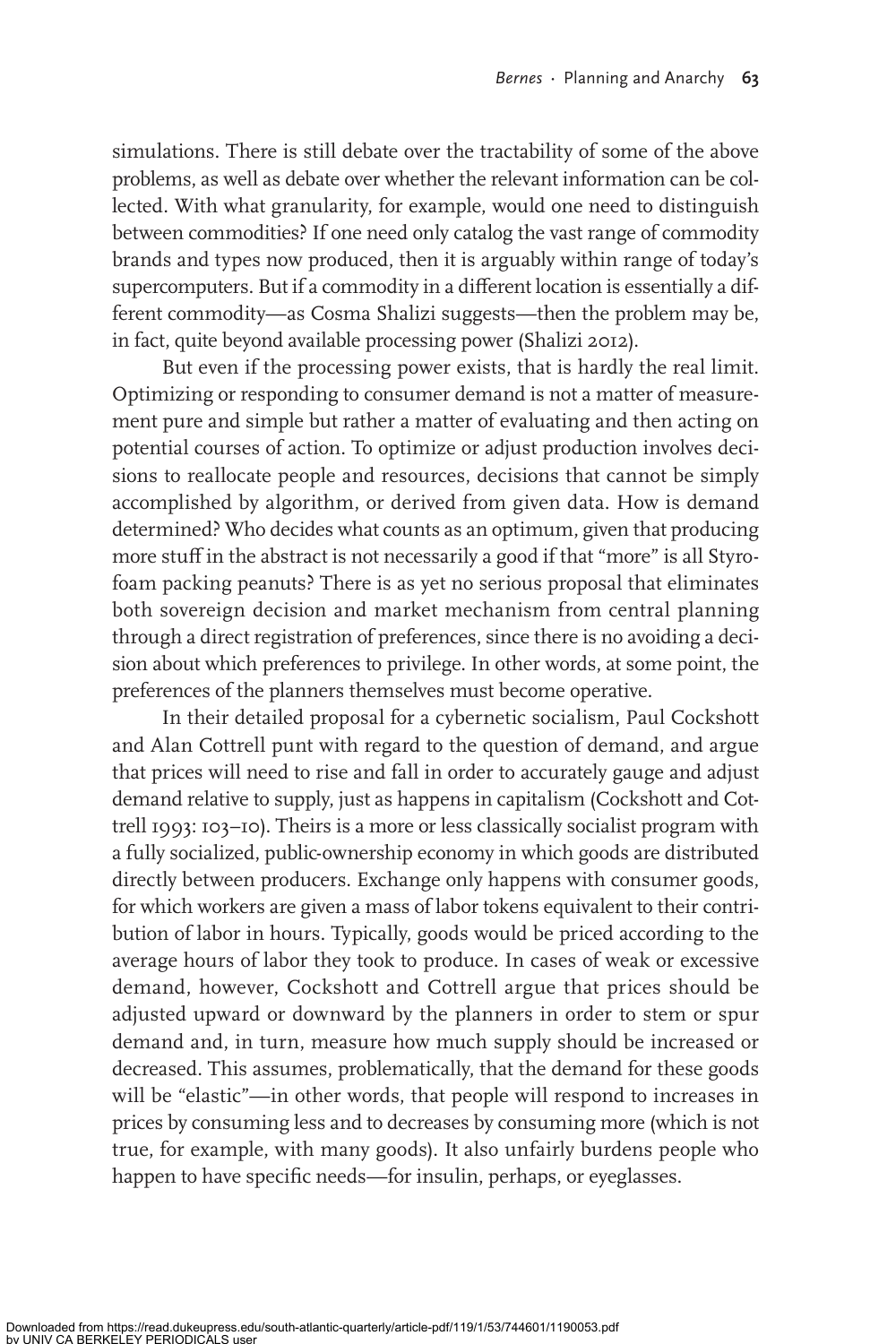Market-clearing prices would provide planners with information about how much to increase or decrease production levels, but would be of only limited use in making long-term planning decisions. This is the area where capitalism's failures are clearest—vast tracts of empty housing in areas no one can live, an abundance of gadgets but scarcity of life-saving medicine, entire areas of cities served only by convenience stores and gas stations. Simply chasing supply and demand and aping the profit-motive with marketclearing prices is unlikely to do better. What would replace that? Cottrell and Cockshott's answer to this is "democracy," but of a distinctly Athenian variant. Socialist citizens vote on referenda determining production in the aggregate—how much of the economy to devote to education, how much to health care, where to build schools and hospitals. Detailed supervision would be undertaken by experts advised by juries selected randomly—that is, through lottery– from the citizenry.

For all the excitement about Big Data's aggregation of consumer data, this is probably the most that can be done. To calculate present and future demand for every commodity and for every person at every potential price point, and furthermore to integrate that with the optimizing calculations described above, would certainly be beyond the ability of contemporary computers. But there is a deeper epistemological problem here: preferences are not stable, nor are the types of things available to people. Once one leaves behind the assumption of a fixed and unchanging set of commodities organized by stable preferences then mathematical calculation confronts strong limits: one can't really know what people may want in the future when one doesn't know what will be available. For short-run calculation, one might mobilize the technologies of contemporary logistics, developing algorithmic systems that monitor inventories and stocks and make predictions about needed supply and future demand from such observations. But this would do little to guide decisions about long-term investments in plant and infrastructure, nor the allocation of labor, which can't simply be whipped about from site to site, like a pallet of toilet paper. At some point, the planners themselves would have to choose between incompatible developmental paths based on only speculation about the future. Though they would be advised by referenda and juries, one might question whether a group of people should have such power in the first place.

## **Labor Is Not Like Other Commodities**

In most discussions of planning, the continuity of capitalism and socialism is more or less assumed. There will be wages and prices, if not profit and divi-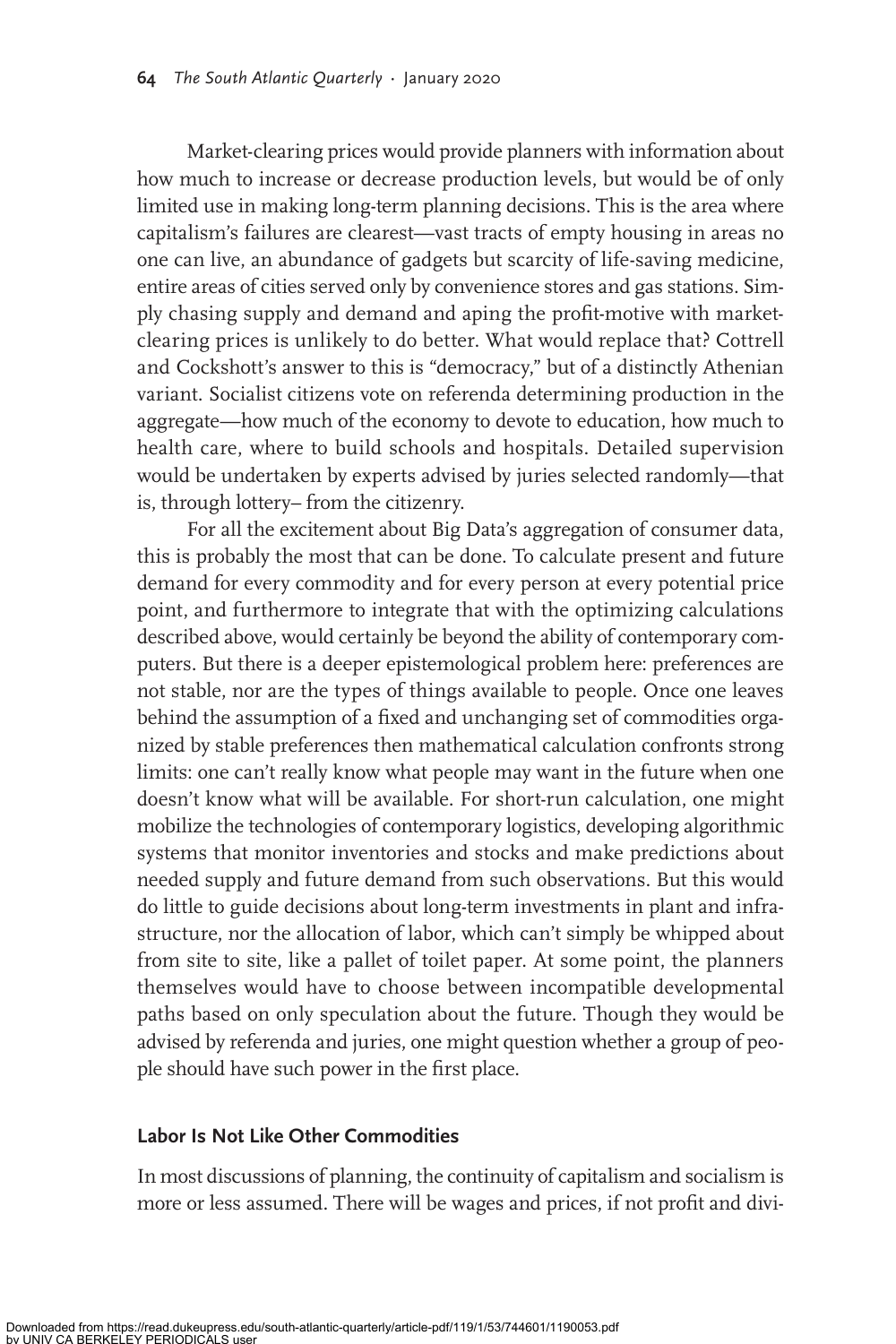dends. There will be work and a workday, separated from the rest of the hours of the day. For those deemed able and of age, work will be a requirement. No work, no consumption. None of this should be taken for granted, however, nor should we avoid asking whether this vision of socialism needlessly reproduces too much of what we cannot tolerate about capitalism. The biggest weakness of the planning literature is that it assumes labor is, more or less, a resource like any other, as receptive to the determinations of the plan as a pile of pig-iron is to the embrace of a backhoe. Periodic democratic consultation is no guarantee that being told where to go, how to work and, in some cases, what to consume, won't feel oppressive and, more importantly, won't be resisted, producing political effects that, in turn, destabilize the plan. Central planning as articulated by Cockshott and Cottrell offers freedom and equality to people as consumers but maintains unfreedom at the site of production. It does not, in this regard, count as a system of "production by freely associated men . . . under their conscious and planned control" (Marx 1992: 173). The control that workers display over the conditions of their lives—and we are still quite clearly dealing here with a society of workers, with socialism rather than communism—is too indirect, and too mediated, to count as "conscious control."4 One aspect of capitalism's intolerability is that the social process through which the value of labor and commodities is established takes place, to use a phrase Marx borrowed from Hegel, "behind the backs" of individual producers, following a course that is neither foreseeable nor adaptable (Marx 1992: 135; Hegel 1977: 56). The intentional actions of individuals chain together to produce unintended, and intransigent, large-scale effects. This is a problem of legibility but also one of tractability—one can neither see the processes that give rise to these effects nor change them.

In capitalism, this process occurs through the automatic mediations of money and capital, steered somewhat by the interventions of the state and very powerful capitalist actors. In the dreams of cybernetic socialists, it seems, one would encounter a similar state of affairs, but with much greater equality, an automatic system acting, via algorithm, behind the back of its subjects but guided by planners, themselves dimly directed by the larger population. Though such a system may aggregate preferences and votes, the result can nonetheless be something many neither prefer nor desire, and leave people without meaningful recourse to change it.

Marx is in the habit of personifying capital, a rhetorical predilection that Marxists continue. But it is more than mere rhetoric at stake, since capital as collective subject comes to represent the aggregate effect of the profit-seeking actions of individual capitalists, standing over and against both them and the class of labor. Capital is an alienated collectivity, a golem brought to life by the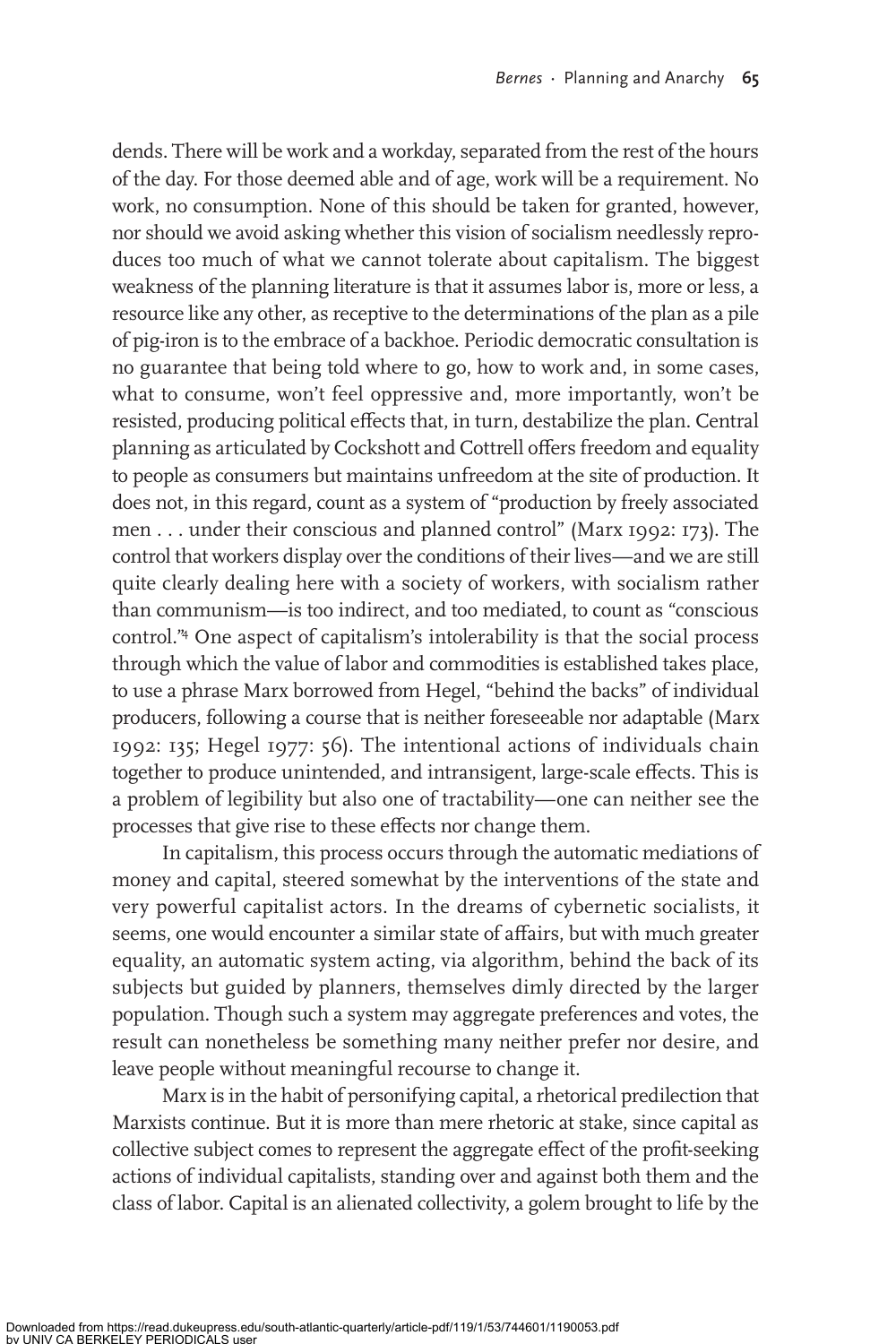behavior of many but which acts in a manner contrary to their desires. As such, in capitalism, each individual experiences society as an obstruction, the will of the many hindering the freedom of the one. In effect, cybernetic central planning reproduces this division between society and individual, generating a situation where "the plan," chosen by no one, stands over and against everyone, a fateful force determining their life-chances. This is something altogether different than true collectivity—that is, the state of affairs in which individuals, banding together, collectively transform the world and themselves in order to meet common objectives. Such a collectivity would need to be both legible and responsive to individual need and desire.

Marx's favored personifications are gothic—capital is monster, demon, or vampire. In a rather heightened passage in *Capital*, Marx describes largescale industrial machinery, the embodiment of capital, as "a mechanical monster whose body fills whole factories, and whose demonic power, at first hidden by the slow and measured motions of its gigantic members, finally bursts forth in the fast and feverish whirl of its countless working organs" (Marx 1992: 503). In this state of affairs, "it is not the worker who employs the condition of his work, but rather the reverse, the conditions of work employ the workers" (Marx 1992: 548). We see here the connection to Marx's view of communism, that obverse condition in which "the social life process . . . stands under [the] conscious and planned control" of the producers themselves (Marx 1992: 143).

In capitalism, workers are the "conscious linkages" within this demonic system of machinery, mediating between one automated system and another (Marx 1993: 692). Planners both capitalist and otherwise would like to render these linkages entirely knowable and controllable, but this is impossible. Humans display a creative and unpredictable nature that makes planning and predicting their actions difficult, especially when interactions between individuals produce chaotic effects at the level of the collective. Attempts to codify and precisely determine the actions of workers are often counterproductive, since every workplace depends on spontaneous problem-solving and worker intuition. This is abundantly clear in the passive-aggressive work-to-rule strike, or what the management literature calls "malicious compliance," in which workers do only what they are told, following workplace rules to the letter and acting in all respects like the automata that capital wishes them to be (Vash 1980: 18). The result is a complete collapse in productivity, with one author suggesting it can shave 30–50 percent off the baseline.5 Business management theory often resorts to hand-waving theories of corporate culture or morale in order to dress up its utter incompre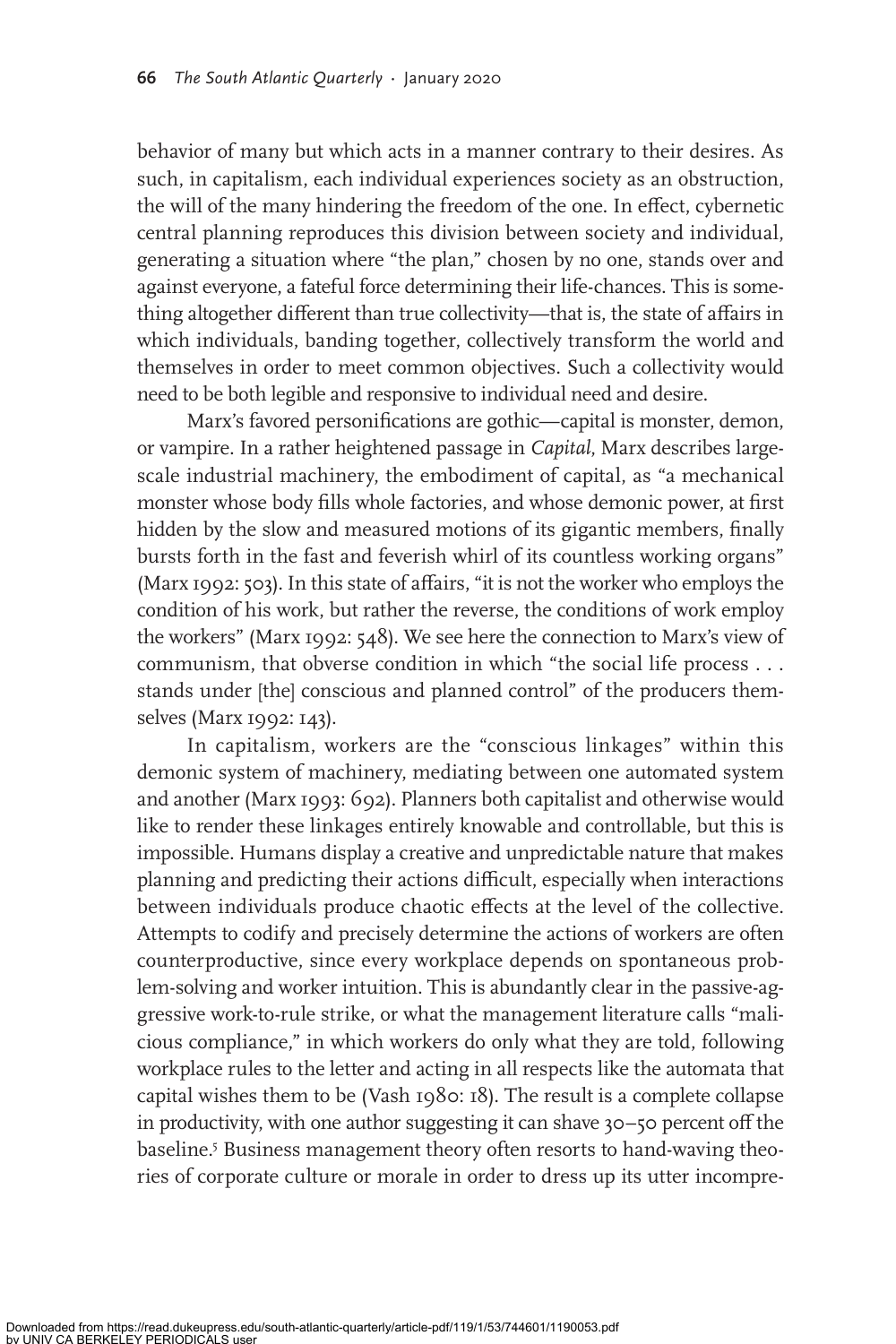hension of those founts of workplace productivity derived from the spontaneous, creative actions of the workers themselves rather than managerial systems or processes.

The problem here is the fundamental fact that, no matter how oppressive, codified, and regulated, work always has its basis in human freedom. How to get people to do what they say they are going to do? How to get people to do what they are supposed to do? How, even more importantly, to get workers to do the things no one knew they needed to do, to respond carefully and intelligently to unpredictable situations? For managers, there is no certain path—the tools available all operate through coercion rather than direct control. Managers must constrain, motivate, and shape free human action; they cannot, at least not yet, immediately determine action with a few keystrokes, as is possible with programmable robots. It is the very fact that people are not machines, and can intuitively and creatively solve problems, that makes them so difficult to truly replace with even the most powerful of rulebound algorithmic machines. (Situations where machines assist labor are far more common than those where machines truly replace it). The resistance of labor begins from this fact, from the inalienable freedom of the worker, evinced most clearly by the strike. It seems curious, then, that the labor movement should give rise to a vision of a perfected, harmonious future society which so ignores this freedom.

Capitalism has a very weak but nonetheless effective apparatus for forcing people to accept the dictates of management—if they do not do what they are told, they will be fired. This is a requirement of production for profit—if such workers are not fired, if managers are complacent, then the firm will go bankrupt. In other words, unless workers perform to standards established by the market as a whole, they will lose their jobs. But knowing whether people are doing what they are supposed to be doing is difficult, and distinguishing between slacking off and working can be hard in many fields where output is difficult to quantify, such as offices and many in-person services. As noted previously, Silicon Valley is hard at work developing technologies of surveillance—wearable wristbands and lanyards that track workers as they move about the jobsite, gauging their bathroom breaks and pauses. But even here, the difference between measurement and control rears its head. Surveillance is not automatically control. In some cases, it may induce workers to modulate their behavior, to perform according to the plan, but in others it will simply foster new forms of subversion or resistance. Until managers can directly control human action at the neuromuscular level—rendering all emancipatory politics null and void—this will always be possible.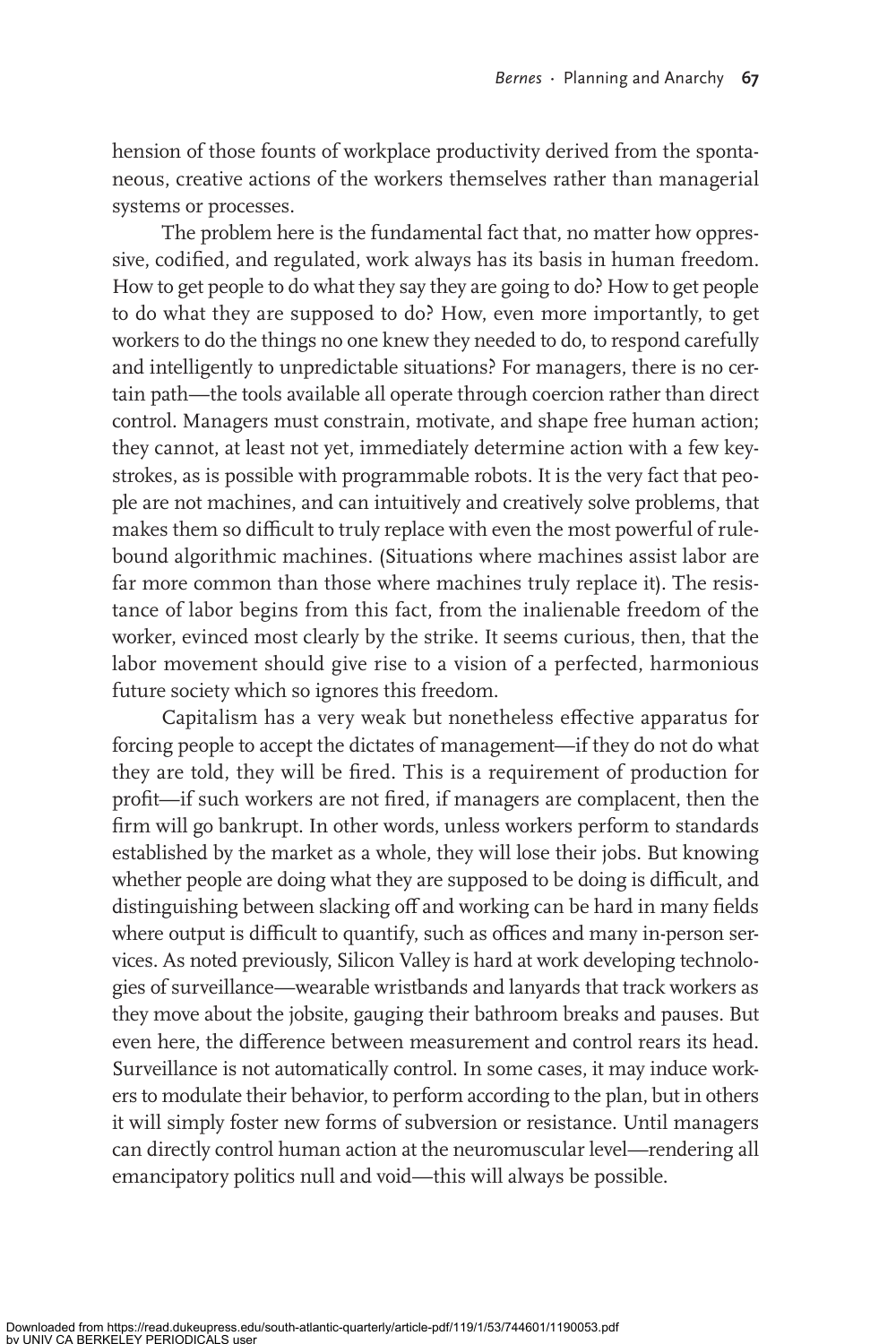All plans, therefore, subsist within a matrix of free human action, even when that freedom is so entirely constrained as to seem unfree. The jingoist catch-phrase "freedom isn't free" speaks the truth of capitalist society, which offers to its underclass an unfree freedom, the choice between one terrible option and another. The consequence, for would-be planners, is that unless it is freely assented to continuously the plan always implies the possibility of subversion. In many cases, the very presence of a plan, the very presence of a social totality determining what one must do and how one must do it, introduces behavior that destabilizes the plan, by creating that opposition between the individual and the alienated social totality.

# **Decentral Planning**

In the informatic socialism of Cockshott and Cottrell, compliance is harder to secure than in capitalism, since a socialism worth its name cannot deprive workers of access to such goods for doing a bad job, nor can it really fire them, as opposed to reassigning them to some other spot in the economy. If alternately forms of incentive and sanction are used, perhaps tied to surveillance, then egalitarianism and emancipation is jettisoned. To sum up, central planning can't succeed on the terms it has set for itself without, by hook or crook, abandoning the egalitarian and emancipatory commitments that are its reason for being. What might succeed is something no one would desire—a system requiring both surveillance and automatic coercion, a system which, in order to be efficacious, reproduces much of what we find intolerable about capitalism.

Fortunately, *central* planning does not exhaust the meanings of planning as such. Planting a field is planning, as is, looking a bit further out, the rotation of crops. Scattering seeds in an area to which one's tribe will return in six months is planning. The forests that European explorers encountered in North America had, in fact, been made into big-game hunting parks by the controlled, planned use of fire to clear undergrowth. Irrigation canals and viaducts, the Great Wall and Machu Picchu: all planning. In the twenty-first century, with the carbon-saturated atmosphere sealing us into at least a couple degrees Celsius of warming, an emancipated post-capitalist society will need to focus much of its energy on planning: reconfiguring the food supply in order to respond to changing climactic conditions and changing ecosystems, a project which will involve, at a minimum, totally reengineering the built environment, transforming food and energy systems, and reshaping towns and cities and their relationship to the countryside—plan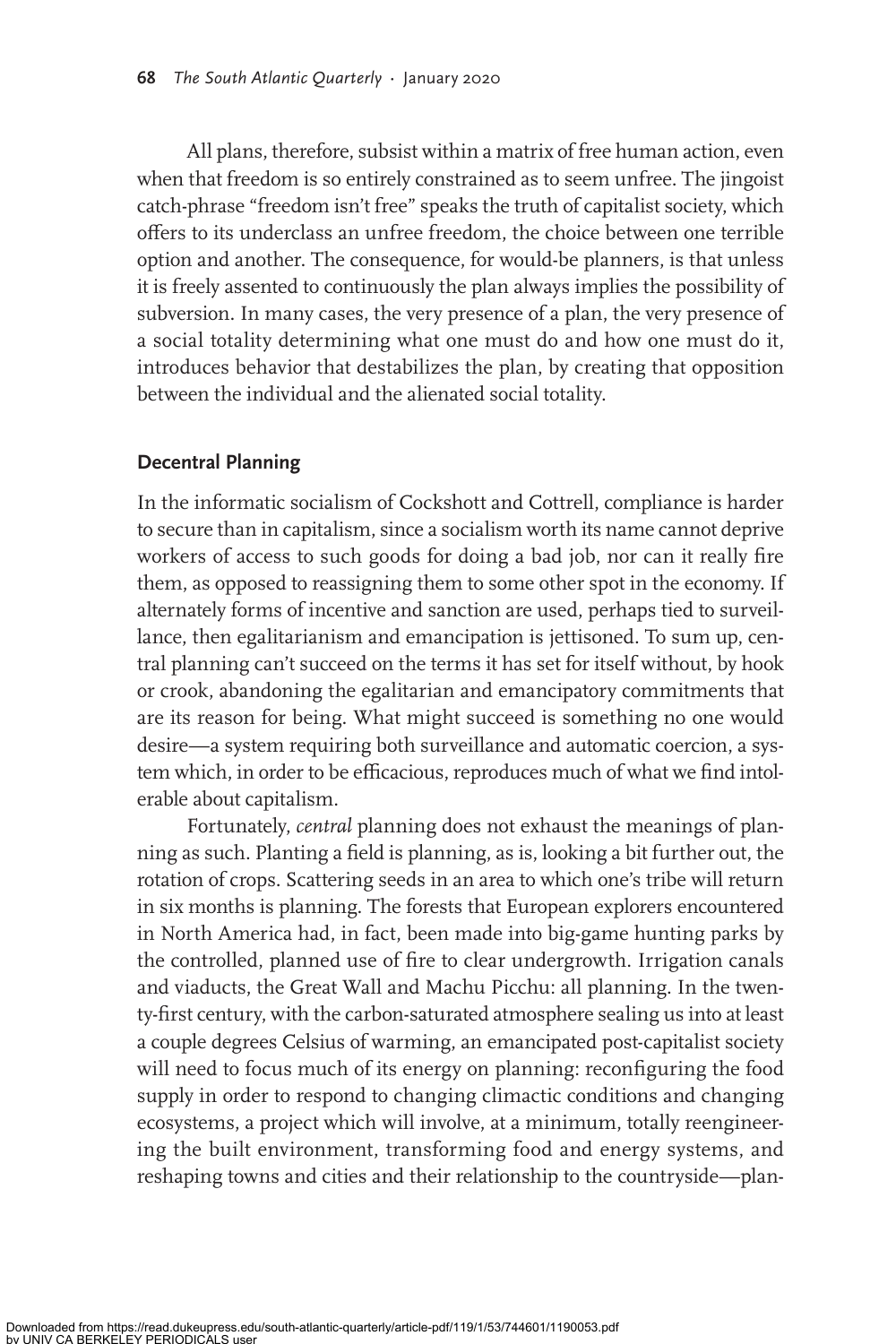ning devoted not to the enrichment of elites but to human survival and flourishing within a newly inhospitable world.<sup>6</sup>

Central planning has, in fact, almost nothing to do with this kind of intentional future-oriented thinking. As we've seen, calculation of labor prices has little to tell us about long-term planning and investment, at most providing a clear measure of resources necessary in order to answer more fundamental political questions. Central planning instead is the name for a system of mediations meant to redistribute and control human labor in the absence of competitive markets, money, wages, and profit. In its cybernetic variant, the proposal is for an impossibly *automatic* control of labor, an automation of politics, and the reduction of questions of how and where people work to entirely technical matters. This is something completely other than the "conscious and planned control" of resources by "freely associated men" that Marx imagined.

The monstrous, demonic aspect of capitalism arises in large part because it consists of a social totality impervious to the intervention of all but the most massive of collectivities, hurtling forward independent of the intentions or the wishes of its subjects, laborers and capitalists included. The CEO of a corporation is, in the last instance, as helpless before the smokestacks of its factories as are the laborers. Lest the firm be bankrupted, that CEO must ensure the firm produces at a given standard of productivity using the technology available. As we've seen, however, the algorithmic balancing of supply and demand through market-clearing prices produces just this sort of monstrosity, even if executed by the clumsy trial-and-error of planners. The sort of planning discussed above would reproduce that monstrosity typical of capital, swapping out circuits and sensors for price-signals, but nonetheless embodying in its mechanisms a social totality before which individuals were helpless. Given this opposition and the effective alienation of the populace, planners would themselves confront an intractable problem, as their attempt to distribute resources according to objectives good or bad would encounter resistance. Inasmuch as they hold sovereign decision-making power, the planners would make themselves a target for capture by groups or factions wanting to gain privileged access to social wealth.

The only alternative, the prerequisite for a truly emancipatory revolution, is the distribution of power throughout society, such that people are directly in control of the conditions that matter for them. Marx and Engels counterposed planning to the "anarchy of production" and the social division of labor, which, because it was based on competition, made any rational organization of society impossible (Marx 1992: 377; Engels 1935: 305–6). But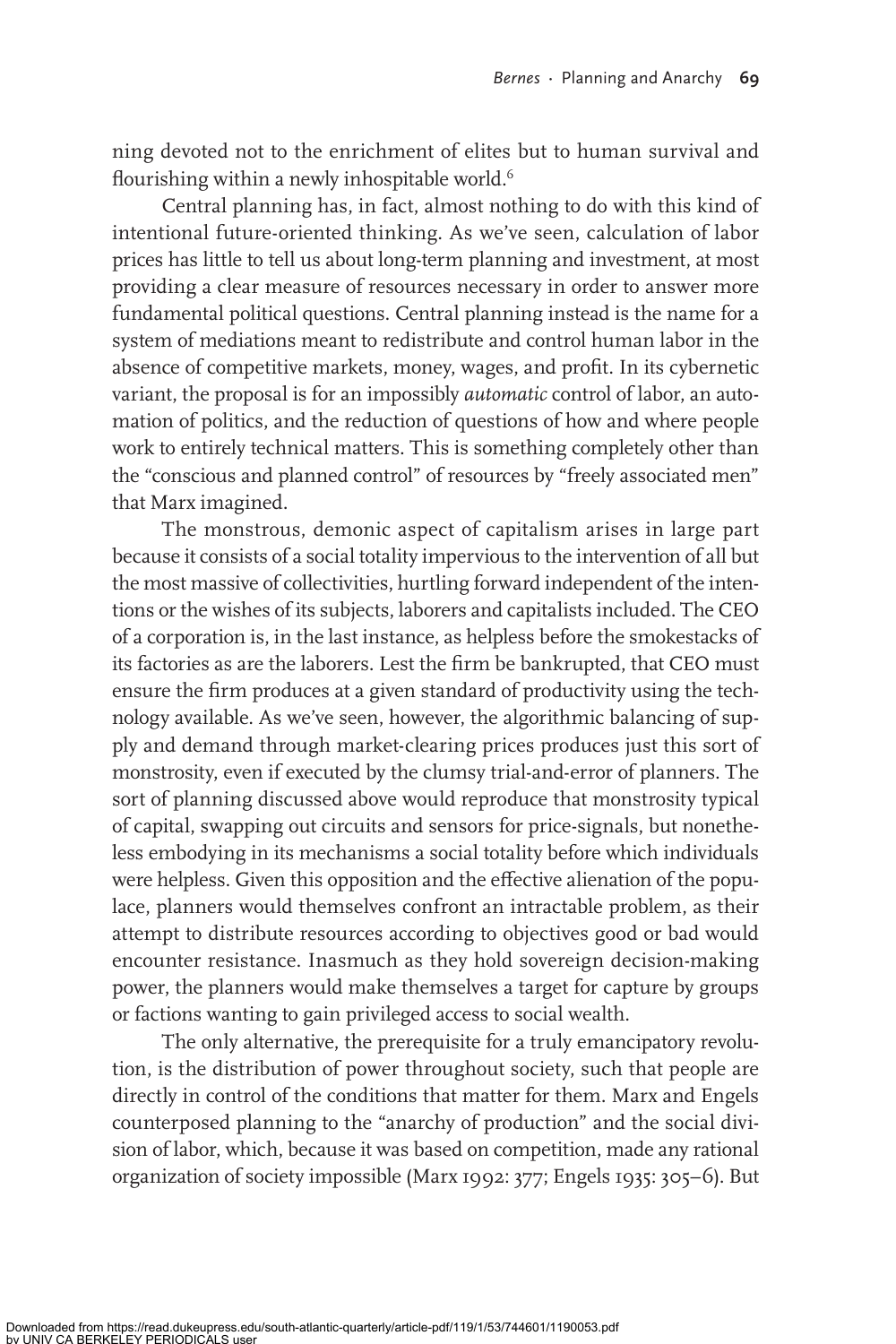human action is also anarchic in a fundamental way. It cannot be made completely lawful, because humans have that capacity for unpredictable and novel action that Hannah Arendt termed "natality," because it inheres in the birth of each person (Arendt 2019: 8–9, 247).<sup>7</sup> The only alternative to the anarchy of capitalist production is a planning that embraces this kind of anarchy, a *planarchy* if you will, an organization of human activity that accepts the fundamentally self-directed, spontaneous, and creative character of human action. Under this truly communist planning, the link between calculation and control would be definitively broken. Instead of metering each person's access to the social store based on their contribution of labor, one would instead break the link between production and consumption, distributing goods freely and on demand where they are in abundance, and rationing them based on need where they are not. As we've seen, the reason that planners insist on this crypto-wage structure—with workers paid in tokens that they then use to buy consumption goods—is not because of the necessity of measurement and calculation but the necessity of a lever by which planners can direct labor. The result is, paradoxically, a loss of control, not to mention a betrayal of all emancipatory goals. In such a state of affairs, one might nonetheless measure and evaluate every manner of unit, both physical and synthetic, without using such calculation as an instrument of control over people. People would still account for resources, they would require extensive, up-to-date inventories, itineraries, databases, and schedules. They would, in addition, need to make decisions about the future and undertake step-by-step, path-dependent projects spanning months, years, and decades, all of which would require careful coordination and planning. They would no doubt need to know how long it takes to accomplish a given task, but there would be little reason to calculate indirect labor costs or to price things in terms of total labor content once one dispenses with the need for a unitary price measure in consumption. Though the calculation debate later focused on the calculation of shadow prices denominated in terms of opportunity costs or average labor time, the essays by Austrian communist Otto Neurath which spawned the debate in fact argued that calculation could and should take place "in kind," in terms of physical units rather than money units and with an eye to the satisfaction of a range of fundamentally incommensurable values (Uebel 2005; Neurath 2004a, 2004b). While measurement of labor-time reduces every activity to a single value and single form of optimization, that of minimal labor-time, there are in fact many other "values" that people will seek to increase or decrease—ecological, salutary, aesthetic. Decisions cannot be made in terms of a single synthetic measure, but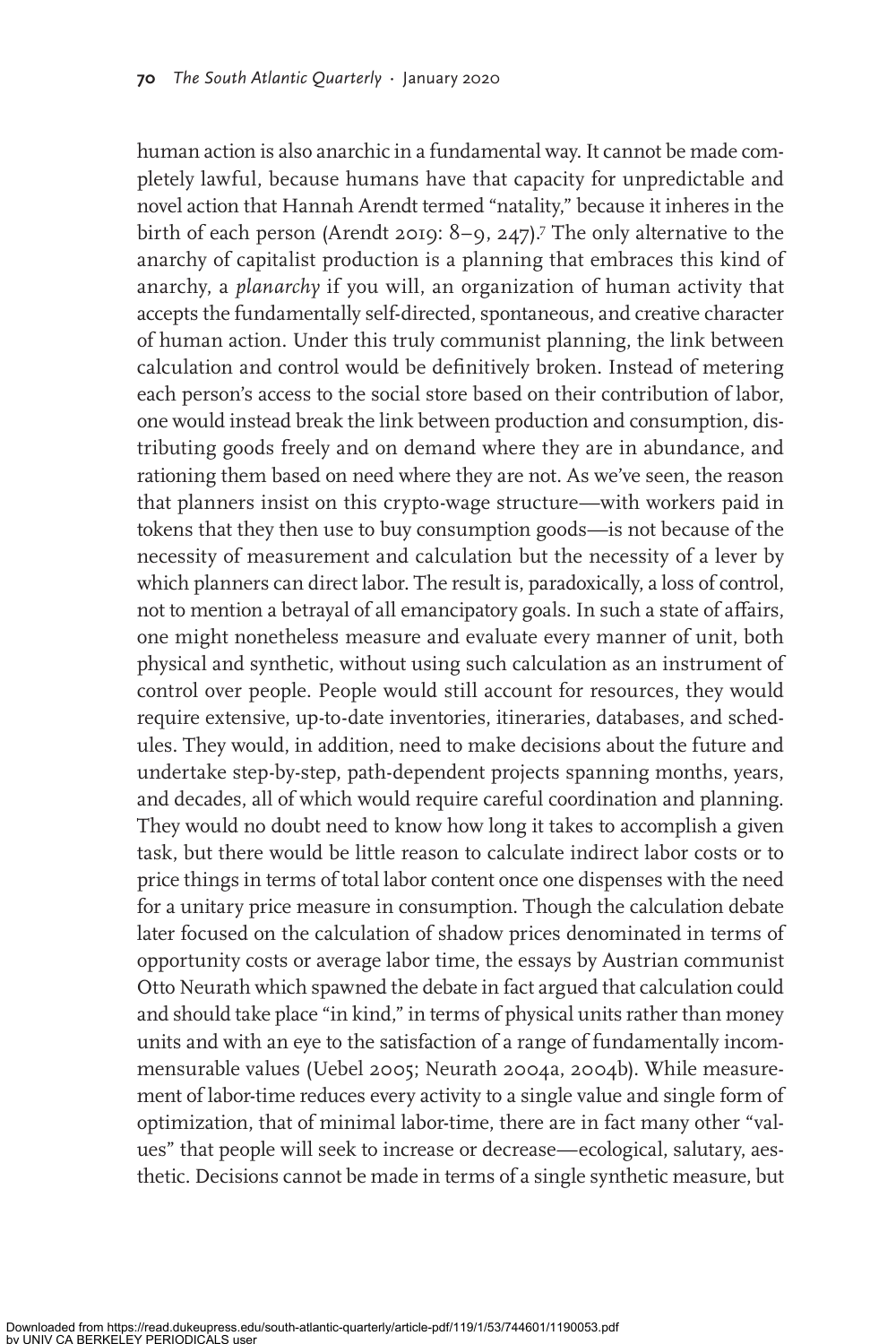instead must reckon with a plurality of units and a host of objectives—trees and gardens, sick days and life expectancy. The "good" in this view is "a vector, not a scalar," not one thing but a long list of things, as Björn Westergard has so deftly summarized (pers. comm. February 17, 2019).

To this end, sensors, circuits, algorithms, and processors, may be a great boon, allowing for efficient coordination and communication and, importantly, allowing people to measure and track the location of resources. But instead of centralizing control, such technologies would distribute and decentralize it, reconciling mutual objectives with the fundamental veto power and autonomy of groups and individuals at all scales. Instead of using the calculations of super-computers as instruments of compliance, they might be instead used to distribute planning across multiple sites, allowing resources to be localized and allowing people to have as much direct control over the things they need to survive and flourish as possible. One would have to accept a certain lack of systematicity and also a certain inefficiency and redundancy, but that seems like a small price to pay for the end of all prices, the end of class society and the beginning of history.

#### **Notes**

- 1 For a summary and an original account of the debate, see Lavoie 1985: 1–27.
- 2 The seminal text for this model is Wiener 1948.
- 3 For a genealogy of the phrase, see Kafka 2012.
- 4 The terms socialism and communism have been freighted with so many meanings that any attempt to define them in mutually exclusive terms can be countervailed by historical usage. In this essay, however, socialism is that organization of society that conserves elements central to capitalism—in particular, the wage. Communism, by contrast, is an organization of social life conducted by "freely associated" people.
- 5 Given in Ha-Joon Chang, who intriguingly describes the work-to-rule strike as promoting a shift from the rule-based management protocols of Taylorism to the new Toyotism, which emphasized the self-direction and initiative of flexible teams of workers (Chang 2011: 46).
- 6 For an indication of the work to be done, see Bernes 2018.
- 7 Arendt is a counter-revolutionary thinker through and through, but her account of free human action and the dangers of treating people as if they were things is indispensable for understanding the limits of planning.

### **References**

Arthur, Christopher. 2002. "Epitaph for the USSR: A Clock without a Spring." *Critique* 30, no. 1: 91–122.

Bernes, Jasper. 2018. "The Belly of the Revolution." In *Materialism and the Critique of Energy*, edited by Brent Ryan Bellamy and Jeff Diamanti, 331-76. Chicago, Alberta: MCM'.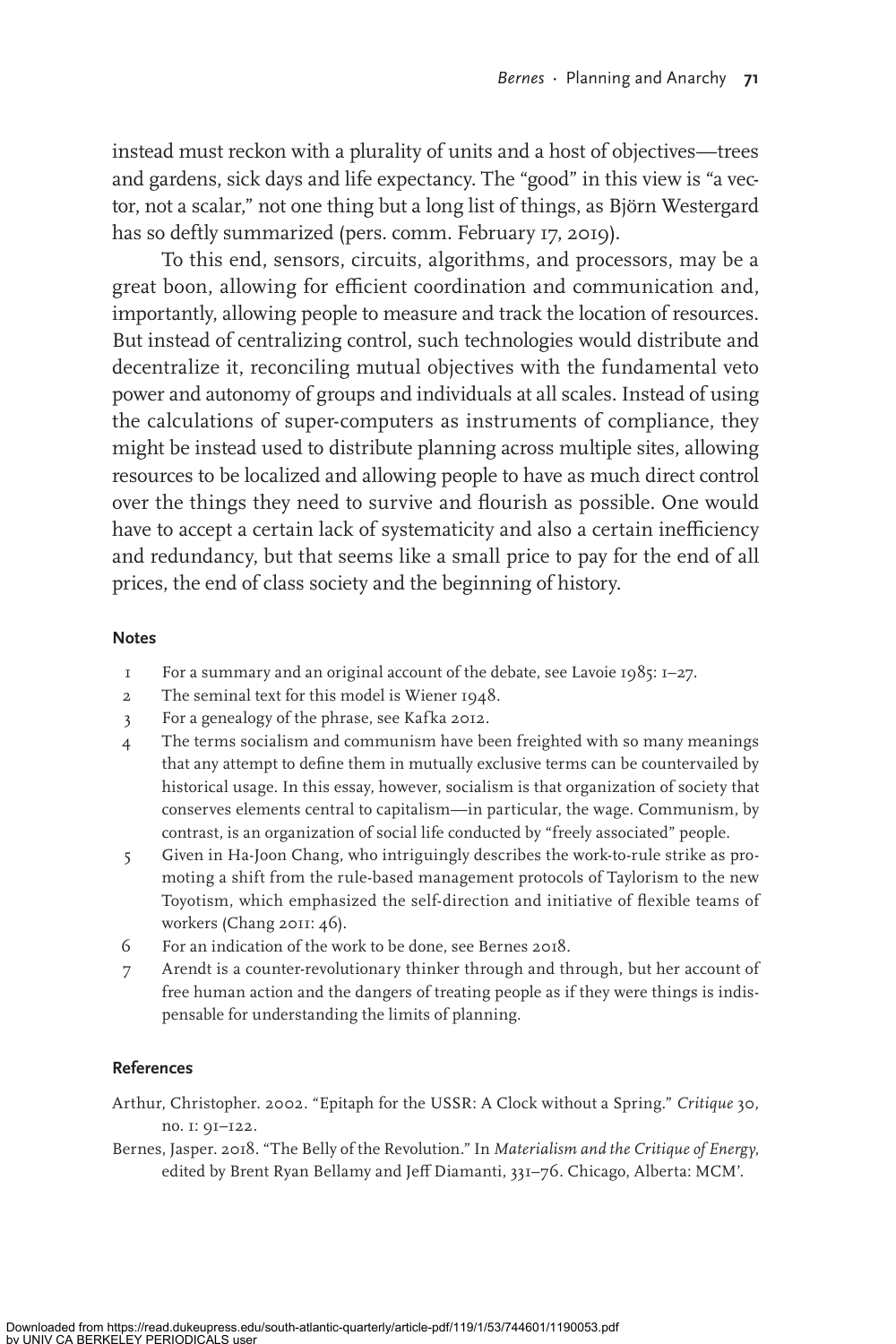Bratton, Benjamin H. 2016. *The Stack: On Software and Sovereignty*. Cambridge, MA: MIT Press.

Chang, Ha-Joon. 2011. *23 Things They Don't Tell You about Capitalism*. New York: Bloomsbury.

- Cockshott, William Paul, and Allin Cottrell. 1993. *Towards a New Socialism*. Nottingham, UK: Spokesman.
- Dauvé, Gilles, and François Martin. 2015. *Eclipse and Re-emergence of the Communist Movement*. Oakland, CA: PM Press.
- Engels, Friedrich. 1935. *Anti-Dühring*. New York: International Publishers.
- Filtzer, Donald A. 1986. *Soviet Workers and Stalinist Industrialization: The Formation of Modern Soviet Production Relations, 1928–1941*. Armonk, NY: M. E. Sharpe.
- Hayek, F. A. 2012. *Law, Legislation and Liberty: A New Statement of the Liberal Principles of Justice and Political Economy*. New York: Routledge.
- Hayek, F. A. 1935. "The Present State of the Debate." In *Collectivist Economic Planning*, 201–44. London: Routledge.
- Hayek, F. A. 1945. "The Use of Knowledge in Society." *American Economic Review* 35, no. 4: 519–30.
- Hegel, G. W. F. 1977. *Phenomenology of the Spirit*. Translated by A. V. Miller. Oxford, UK: Oxford University Press.
- Kafka, Ben. 2012. "The Administration of Things: A Genealogy." *West 86th*, May.
- Kaminska, Izabella. 2016. "Digital Money, Negative Rates as Gosplan 2.0 | FT Alphaville." February 5. https://ftalphaville.ft.com/2016/02/05/2151931/digital-money-negative -rates-as-gosplan-2–0/.
- Lange, Oskar. 1938. *On the Economic Theory of Socialism*. Edited by Benjamin Evans Lippincott and Fred Manville Taylor. Minneapolis: University of Minnesota Press.
- Lavoie, Don. 1985. *Rivalry and Central Planning: The Socialist Calculation Debate Reconsidered*. Cambridge, UK: Cambridge University Press.
- Marx, Karl. 1992. *Capital: Volume 1: A Critique of Political Economy*. New York: Penguin Classics. Marx, Karl. 1993. *Grundrisse*. New York: Penguin.
- Medina, Eden. 2014. *Cybernetic Revolutionaries: Technology and Politics in Allende's Chile*. Cambridge, MA: MIT Press.
- Morozov, Evgeny. 2016. "Welcome to the New Feudalism—with Silicon Valley as Our Overlords | Evgeny Morozov." *Guardian*, April 24. https://www.theguardian.com/commentis free/2016/apr/24/the-new-feudalism-silicon-valley-overlords-advertising-necessary-evil.
- Neurath, Otto. 2004a. "Economic Plan and Calculation in Kind." In *Economic Writings: Selections 1904–1945*, 405–65. Dordrecht: Springer Science and Business Media.
- Neurath, Otto. 2004b. "Socialist Utility Calculation and Capitalist Profit Calculation." In *Economic Writings: Selections 1904–1945*, 466–72. Dordrecht: Springer Science and Business Media.
- Phillips, Leigh, and Michal Rozworski. 2019. *The People's Republic of Walmart: How the World's Biggest Corporations Are Laying the Foundation for Socialism*. New York: Verso.
- Shalizi, Cosma. 2012. "In Soviet Union, Optimization Problem Solves You." *Crooked Timber*. May 30. http://crookedtimber.org/2012/05/30/in-soviet-union-optimization-problem -solves-you/.
- Shannon, Claude. 1948. "A Mathematical Theory of Communication." *Bell System Technical Journal* 27: 379–423, 623–56.